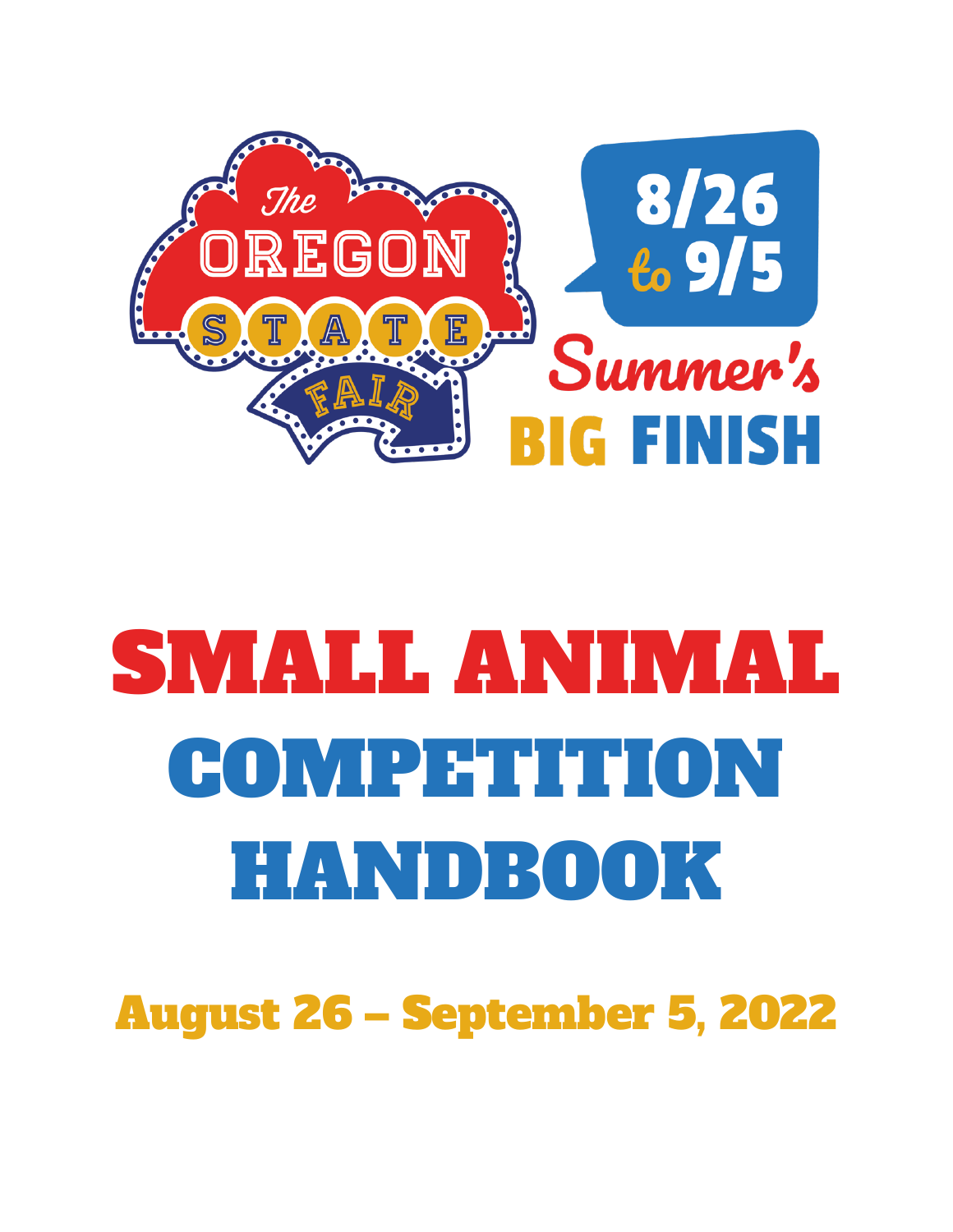## GENERAL INFORMATION

Please read the **General Rules** and the **Small Animal Department Rules** carefully. If you have questions after studying these rules email the Department Superintendent.

SMALL ANIMALS SUPERINTENDENT

John Nyberg [\(jnnyberg@juno.com\)](mailto:jnnyberg@juno.com) Phone: 971-832-0777

### **JUDGES**

| Poultry & Egg:             | <b>Heather Hayes</b> |
|----------------------------|----------------------|
| Pigeons and Doves:         | Jack Lawrence        |
| <b>Rabbits and Cavies:</b> | TBD.                 |

# 2022 CALENDAR OF EVENTS

# PLEASE NOTE:

Small animals will be housed in the Historic Poultry Building. All small animal exhibitors will use the **GRAY GATE (Gate D)** on Silverton Road for entry to the Fairgrounds.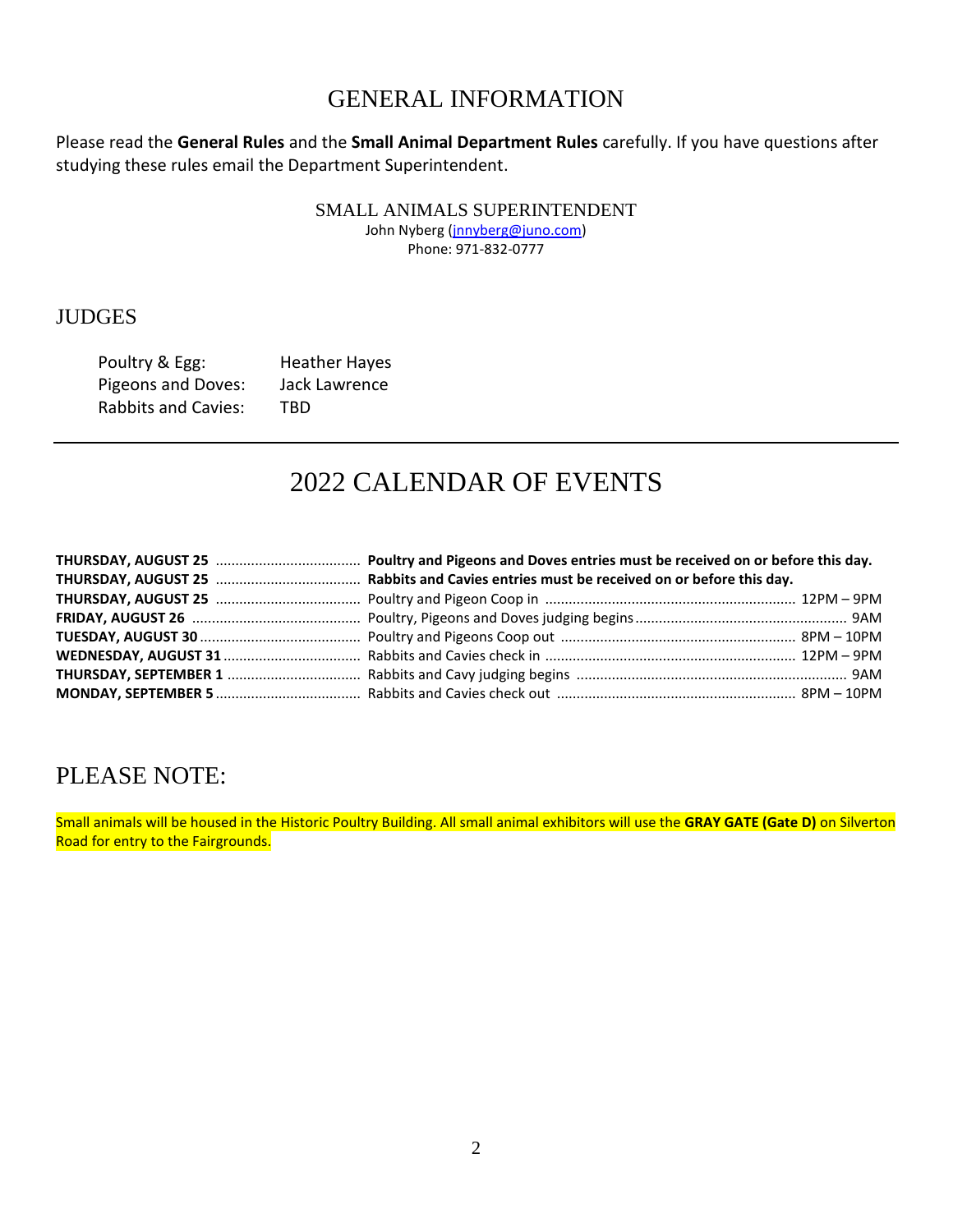### GENERAL RULES

The Oregon State Fair and Exposition Center (OSFEC) reserves the final and absolute right to interpret any and all terms, conditions, rules and regulations contained in any and all parts of this Exhibitor Handbook, and to settle and determine all matters, questions or differences in regard there to, or otherwise arising out of, connected with or incidental to the Oregon State Fair. OSFEC further reserves the right to determine unforeseen matters not covered by the General or Department Rules published in this Exhibitor Handbook, and to withdraw all premium offerings in all departments should any emergency exist and circumstances demand. In case of discrepancies between General and Department Rules, Department Rules will supersede General Rules.

- 1. Entries need not have been entered or won at a County Fair in order to be eligible for competition at the Oregon State Fair.
- 2. Employees and their spouses are not eligible to enter the department in which they or their spouses are employed, unless otherwise stated in Department Rules.
- 3. Entries must be made through the OSFEC online entry registration and will only be accepted with full payment at time of registration. Entry deadlines are listed in Department Rules or on the Calendar of Events.
- 4. Entry registrations must state exhibitor's name, address, telephone, date, division and class numbers. Wrong numbers may cause entry to be disqualified.
- 5. Submitting online entries denotes acceptance by exhibitor of all OSFEC rules.
- 6. OSFEC reserves the right to limit entries to facilities available, and to limit the number of entries per exhibitor.
- 7. OSFEC reserves the right to return entries and cancel any division or class in which, in its judgment, the entries are insufficient to provide adequate competition.
- 8. Entries must be in place and may be removed **only** during the scheduled times; any exception to this rule shall be at the discretion of OSFEC.
- 9. OSFEC reserves the right to reassign exhibits to alternative categories or departments. Exhibits may be subject to reasonable regulation of the time, place, and manner of display.
- 10. Each exhibitor shall be expected to show his/her animal or exhibit in accordance with the time schedule for judging printed in this Exhibitor Handbook and may be disqualified for failure to make proper arrangements in this respect.
- 11. Exhibitors shall indemnify OSFEC from and against all claims for damage to persons or property caused by them or by their exhibits.
- 12. OSFEC will take reasonable precautions to ensure safety of exhibits while on OSFEC's grounds, but will in no way be responsible for loss, damage, theft or injury of any kind to exhibits or exhibitors.
- 13. Exhibitors found in violation of rules, or in practices unethical or adverse to the Oregon State Fair, shall be subject to forfeiture of premiums and/or privileges.
- 14. See Department Rules for credential policy for specific departments.
- 15. All information necessary to determine the exhibit is eligible must be submitted through the online entry registration and all fees (including penalties) must be paid before judging of the class has started.
- 16. No person shall act as judge in any division in which he/she or a member of his/her immediate family is an exhibitor, is in charge of an exhibit or division, or is in charge of a group of exhibitors.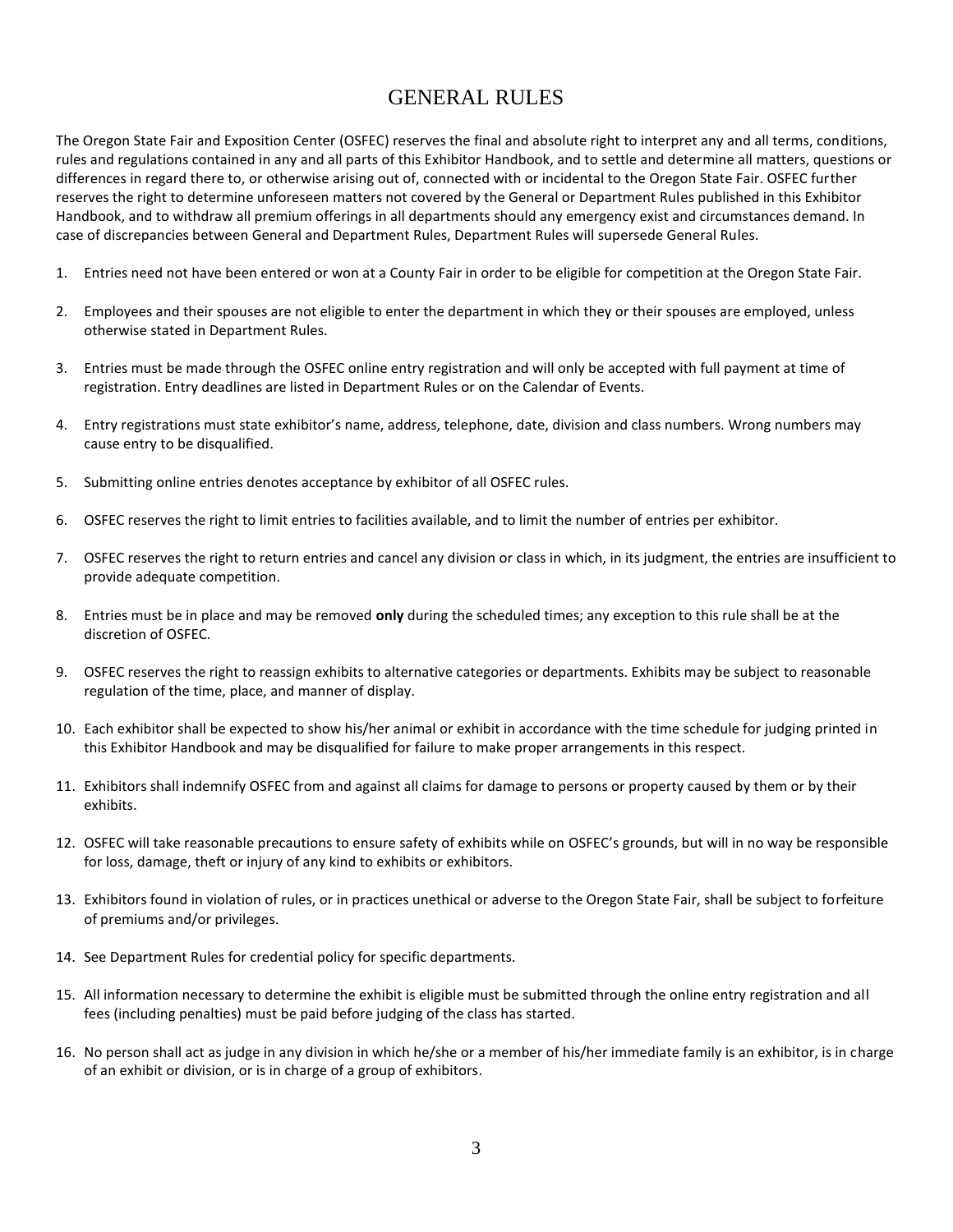- 17. All classes, sections and lots shall be judged under the American System of Judging unless another system is specifically indicated.
- 18. A judge shall disqualify or transfer to the correct class any exhibit or animal which is not a true representative of the class in which it is entered.
- 19. A judge may disqualify any exhibit not of show quality.
- 20. No person shall be allowed to interfere with judges during the judging or with OSFEC staff, or to offer any criticism of exhibits. Violators of this rule shall be excluded immediately from the judging area and from competition, and be subject to such additional penalties, including cancellation of awards, as OSFEC may consider proper.
- 21. It is understood that the act of entering an exhibit or contest at the Oregon State Fair is asking OSFEC to secure a qualified judge to place a judgment on the exhibit or performance. It is therefore courteous to gracefully accept the decision of the judge, realizing that it may be in conflict with an exhibitor's personal standards. Every reasonable effort will be made to secure highly qualified and conscientious judges.
- 22. Protests may be filed by exhibitors in writing to the Oregon State Fair Manager within 24 hours of the judging. Protests must be accompanied by a \$50 deposit, a sum which may be forfeited if the protest is not sustained. Protests shall be adjudicated by OSFEC.
- 23. Only the judges' results will be used as evidence for payment of premiums. Ribbons and tags will not be accepted.
- 24. Premium checks may be withheld from exhibitors who have any debt with OSFEC.
- 25. Premium checks will be mailed to the address shown on exhibitor's entry form after the close of the Fair.
- 26. Errors in premium payouts not reported to OSFEC **by December 31** of current year will stand as paid.

**Premiums and other payments totaling \$600 and over are considered taxable income. Exhibitors awarded \$600 or more for premiums will be required to complete and submit a W9 form to the Oregon State Fair before receiving awarded amount.**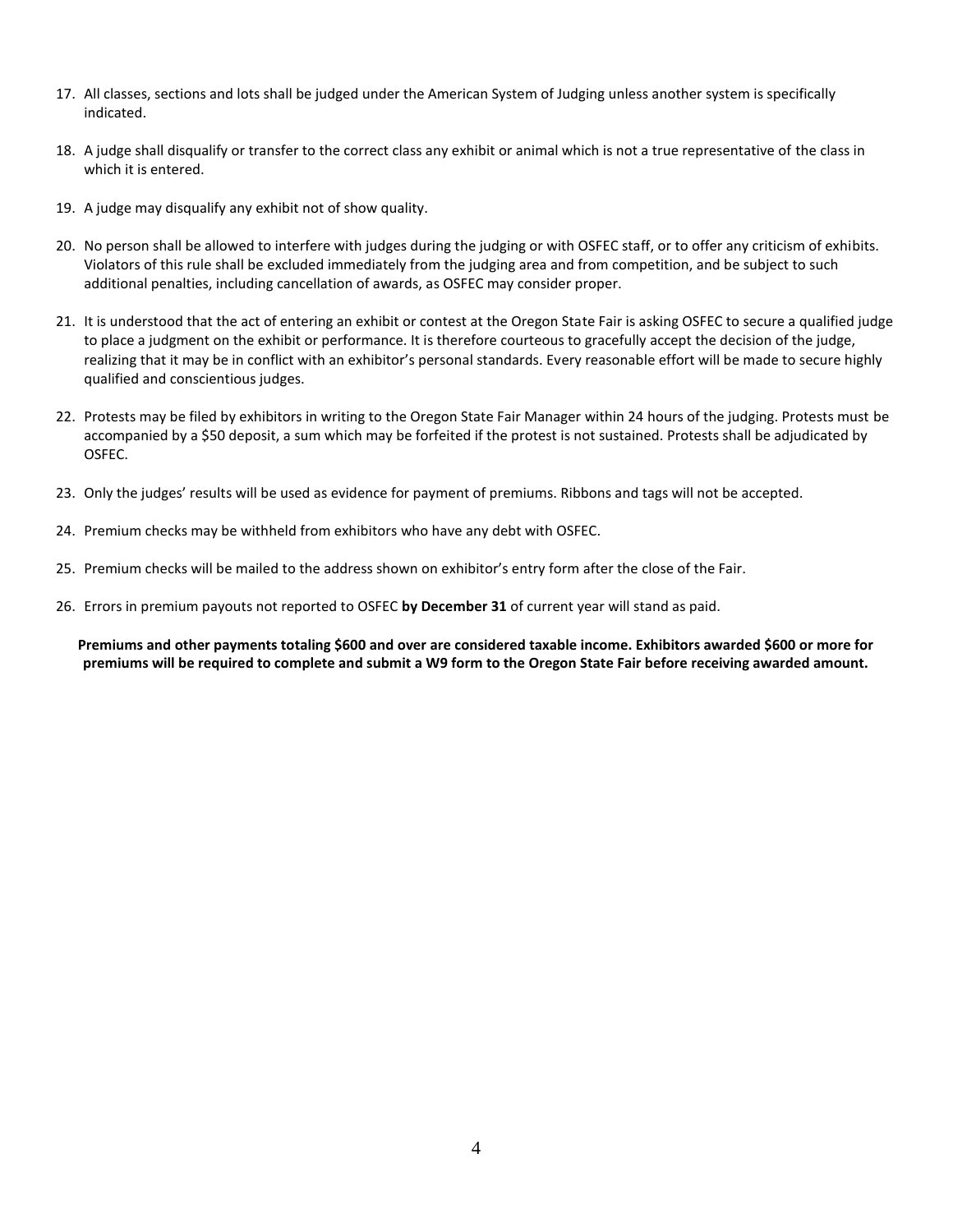### DEPARTMENT RULES

- 1. Rules, definitions and judging procedures as prescribed in the latest editions of Official Show Rules and the Breed Standard shall apply to the Oregon State Fair.
- 2. A judge may disqualify or excuse an animal from competition if it appears to be fatigued or out of condition, but the bird or animal shall be counted as an entry.
- 3. Open to all classes of Standard-Bred chickens, guinea, ducks, geese, pigeons, rabbits, cavies and turkeys. All birds must be identified by numbered leg bands conforming to their entry registration on arrival at the show. Rabbits and cavies must bear permanent ear markings in their left ear. Entries not having permanent ear markings or leg bands attached upon arrival at show will be not be accepted. (Please call or email Department Superintendent if you need leg bands.)
- 4. See specific divisions and Calendar of Events for entry due dates. Space may be limited, so entries will be accepted in the order received.
- 5. All entries must be clean and in good condition upon arrival at Oregon State Fair. OSFEC reserves the right to refuse entries.
- 6. Entry fees must be paid during online entry registration. Entry fee includes coop, feed, water and care during show. Animals will be fed and watered by Department staff.
- 7. Division and class numbers must be designated during entry registration. Wrong numbers may cause entry to be disqualified. Use separate entry for each bird or animal entered. Also, indicate bearded, non-bearded, RC or SC if it applies to your bird.
- 8. **Limit of entries and awards:** Due to space limitations, it may be necessary to limit the number of entries an Exhibitor may make in a class. Refer to each class for limitations. All Exhibitors are allowed no more than five (5) identical entries in a lot. Ribbons and premiums will be awarded in the order of judge's placing.
- 9. OSFEC will not be responsible for errors during entry registration by exhibitors regarding class, breed, variety, age or sex.
- 10. **Substitutions:** Substitutions may be made only in the same breed, sex, age and color of the original entry, provided notice is given on or before entry day.
- 11. Junior Exhibitors must specify during entry registration that they are junior in order to qualify for junior awards. Junior Exhibitors must be 18 years of age or younger. Specify age during entry registration.
- 12. A "trio" shall consist of an adult male and two adult females or a young male and two young females of the same variety of breed.
- 13. A display shall consist of a cock, hen, cockerel, pullet and a trio (young or old) for a total of seven (7) birds.
- 14. All boxes and carrying cases must be removed from the Small Animal area during show. No boxes or carrying cases are allowed in the building prior to check out time.
- 15. OSFEC reserves the right to coop an owner's female birds double, in small varieties, if necessary.
- 16. OSFEC reserves the right to substitute judges as necessary.
- 17. All entries are open to all states.
- 18. OSFEC reserves the right to refuse any Exhibitor or entry that would be detrimental to the excellence of the Small Animal Department.
- 19. Positively no breeding of animals is permitted during the Oregon State Fair.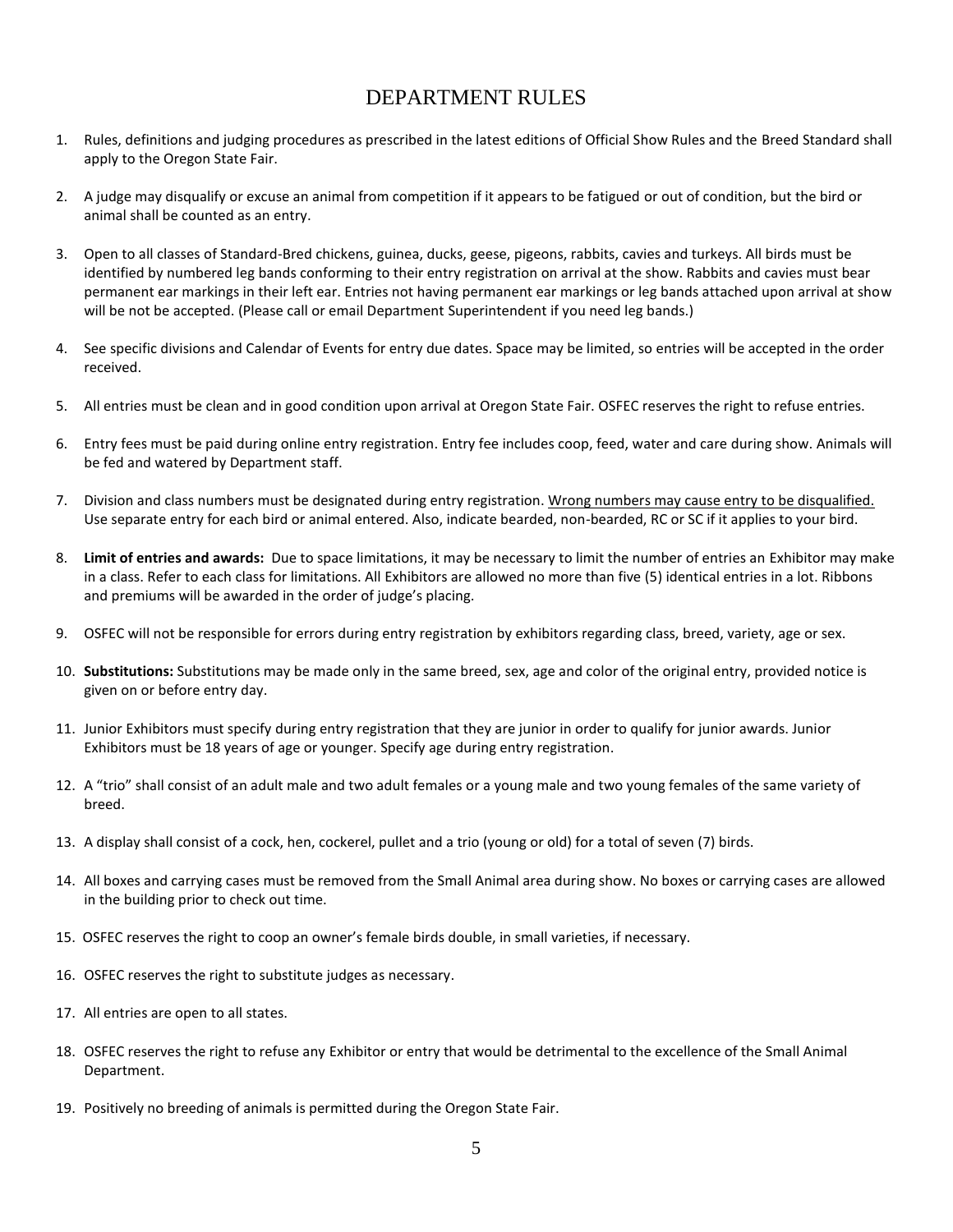#### 20. **SALES POLICIES:**

- a. Department staff will quote price or makes sales for an Exhibitor furnishing the necessary information. If Exhibitor wishes to sell stock, Exhibitor must secure the correct form from the Small Animal Department Office; abide by the rules and SIGN THE RELEASE to allow the Oregon State Fair to sell. Oregon State Fair will not sell anything without a signed release. Disqualified and eliminated entries will not be sold.
- b. No animals will be marked or sold prior to judging. They may be marked after champions are chosen.
- c. Animals must be entered for competition. Space does not permit animals "for sale only." Any animals that are **disqualified** will **not** be sold at the Oregon State Fair. **Exhibitor will be required to pay the Oregon State Fair a fee of \$1.00 per animal sold.**
- d. **Purchased** animals **cannot** be removed from the Oregon State Fair until the release time of the Department.
- e. A carbon receipt is required for re-entry into the Oregon State Fairgrounds to pick up a purchased animal.
- f. The purchaser is responsible for his/her own box for transporting the animal.
- g. **All sales are CASH only.**

#### 21. **EMPLOYEES ENTERING AND EXHIBITING SMALL ANIMALS:**

**OSFEC is committed to hiring staff who are experts in their specific field of interest. Usually, these experts are seasoned exhibitors as well. We want their high-quality animals shown at the Oregon State Fair for Fairgoers to see an excellent representation of these animals. Not allowing employees to show would exclude high quality animals from exhibition.**

- a. The Department Coordinator, Assistant Department Coordinators and employees can exhibit animals.
- b. Employees will not clerk in classes in which they have animals entered.
- c. Cage and/or coop identification tags will be identified with Exhibitor numbers. An Exhibitor's List will be made available to all Exhibitors upon request.
- d. Only judges who have national recognition and practice honest judging will be hired.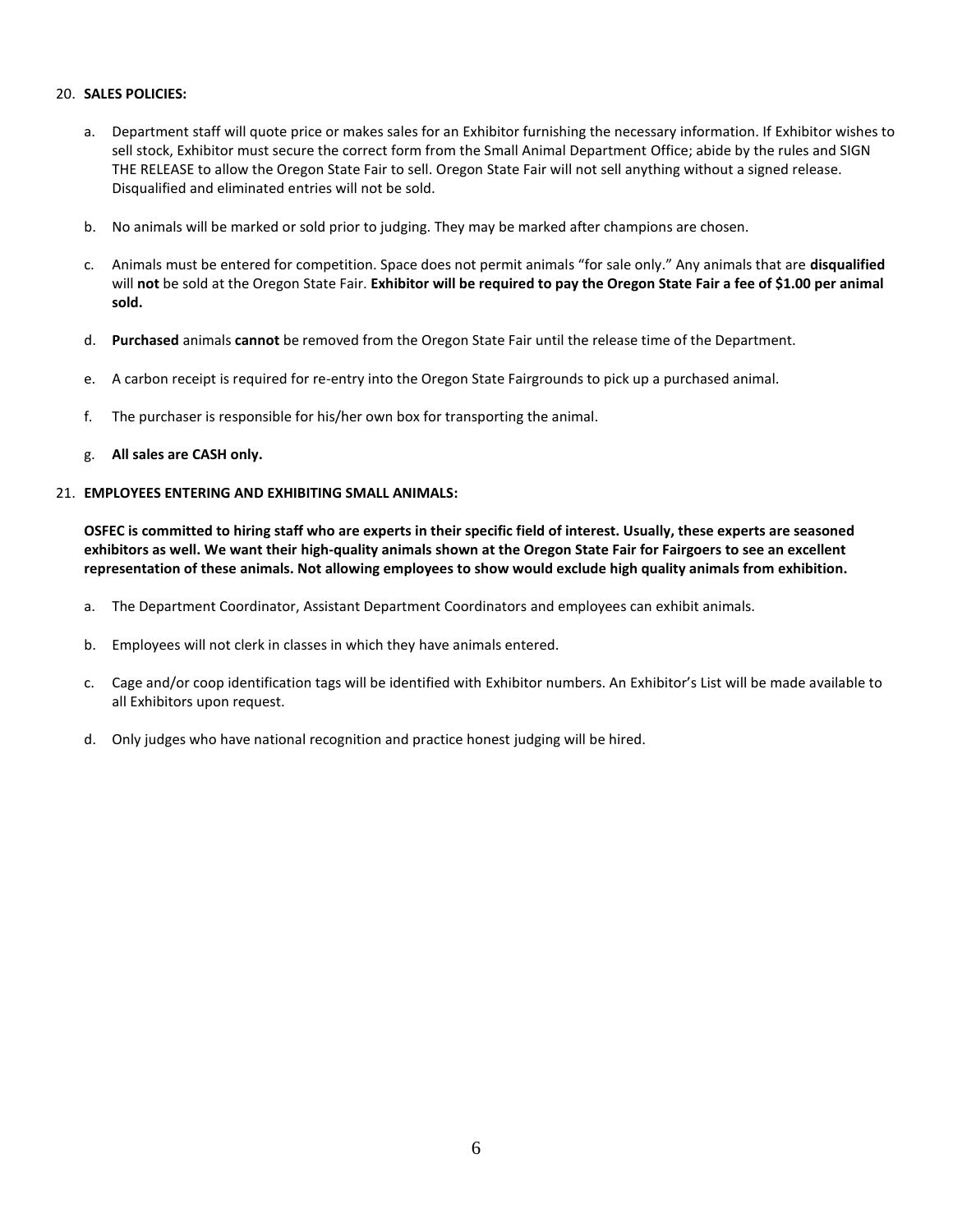### GENERAL HEALTH REQUIREMENTS

- 1. ALL SMALL ANIMALS are subject to inspection by the Official Veterinarian in attendance upon admission to the Oregon State Fairgrounds. No animal shall be admitted or allowed to remain on the grounds that shows evidence of any infectious or contagious disease, or any unsightly condition.
- 2. No Exhibitor shall be allowed to administer medication to another Exhibitor's entry. If you feel an entry needs medication, please contact the Department Superintendent.
- 3. All fowl must be dusted for lice before entry into showroom. Untreated animals found to have lice will be disqualified and/or requested to be removed from the premises.

### OREGON BIRDS

All poultry, including exhibition birds, exotic birds and game birds (excluding waterfowl, pigeons and doves) going to public exhibition shall originate from a Pullorum Typhoid registered free flock or have had a negative Pullorum Typhoid test within ninety (90) days prior to the public exhibition.

If the birds have not been tested within ninety (90) days, the owner must notify Oregon State Fair officials who will arrange for testing at the Oregon State Fair after judging.

### OUT-OF-STATE ORIGIN

All poultry must be in good health and parasite free and will be inspected before cooping-in. If they are from an NPIP Certified flock, please provide the owner's NPIP documentation with entry. If they are not from an NPIP Certified flock, they will automatically be tested for Pullorum while at the Oregon State Fair. To prevent this, they may obtain and entry permit from the State Veterinarian's Office, Department of Agriculture, Salem, Oregon 97310, phone 503- 986-4680, or be accompanied by a Certificate of Veterinary Inspection issued by and accredited veterinarian in the state of Origin. (Birds from NPIP Registered flocks may enter with USDA Form VS-9-3.)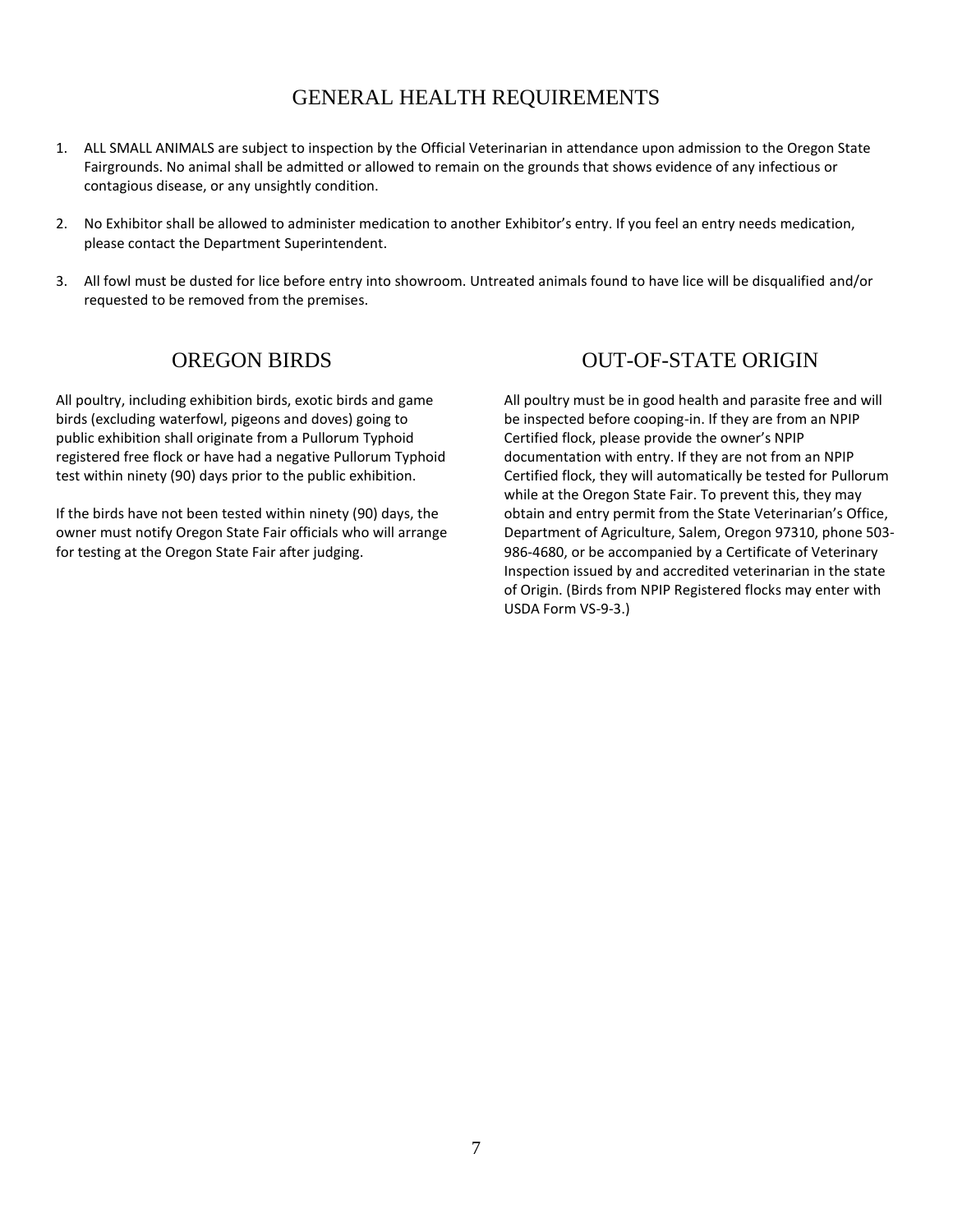### POULTRY DEPARTMENT POULTRY EGG COMPETITION DIVISION 700

**Small Animals Superintendent: John C. Nyberg Agricultural Programs Manager: Jodi Rametes Email: [jnnyberg@juno.com](mailto:jnnyberg@juno.com) Phone: 971-701-6570 Phone: 971-832-0777 Email: agprograms@oregonstatefair.org Show Office Phone: 503-689-5483 Oregon State Fair Office: 971-701-6573**

**[CLICK HERE FOR ONLINE ENTRY REGISTRATION](http://oregona.fairwire.com/)**

#### **ENTRY DEADLINE: ENTRY FEES:**

Entries must be received by Thursday, August 25, 2022. \$1.00 per Entry

#### **PREMIUMS OFFERED PER CLASS:**

| <b>PLACING</b> |     |      |  |  |
|----------------|-----|------|--|--|
| PREMIUMS       | -S5 | - 54 |  |  |

#### **MAIN EGG COMPETITION STANDARD:**

Entry to consist of a group of three (3) eggs displayed on plate provided.

#### **External Characteristics**

- Color: White, cream, light brown (tinted), brown, mottled or speckled, blue, green, olive and plum. The color should be even. In the case of mottled or speckled eggs, regular mottles or speckles are preferred. Mottled of speckled are shown according to their background color. When a breed standard has stated a particular color, any variation should be penalized.
- Shape: Ample breadth, with greater length than width. Bottom should not be too pointed and a circular or narrow shape is undesirable. The ideal shape is described as an elliptical cone. A cross-section at any point across the egg's girth should be a perfect circle.
- Shell Texture: Smooth, free from lines or bulges, evenly limed, smooth at each end without roughness, porous parts or lime pimples.
- Freshness, Bloom, and Appearance: Shells to be clean, without dull or stale appearance as appropriate for a new-laid egg. Shell surfaces may be shiny or matte, but free from blemishes such as stains or nest marks. Eggs may be washed in preparation, but not polished. Muscovy duck eggs often have a wax cuticle, which may be removed.
- Matching and uniformity: Eggs exhibited as a group of 3, to be uniform in shape, shell texture, size, color and appearance.

#### **Internal Characteristics (1 egg is broken)**

- Yolk: Rich, bright golden yellow, free from blood streaks or meat spots. Well-rounded and well raised from center of albumen. One uniform shade. Blastoderm or germ spot not discolored. There should be no sign of embryo development.
- Albumen: This is clear with no sign of blood spots or cloudiness and preferably with no hint of color. Waterfowl albumen must be clear.
- Chalazae: Each chalazae to resemble a thick cord of white albumen opposite each other and attached to the yolk, keep it to the inner albumen.
- Airspace: Small in size, about ½" (1.5cm) diameter, bantam egg about 1 ¾" (1cm), adhering to the shell.

#### **Judging Criteria**

- Eggs to be uniform in shape, shell texture, size, color and appearance.
- Serious defects include more than one yolk, staleness, polished or over-prepared shells, a developing embryo, excessive blood streaks and meat spots.
- An entry will be considered for disqualification if any addition of coloring to shells suspected.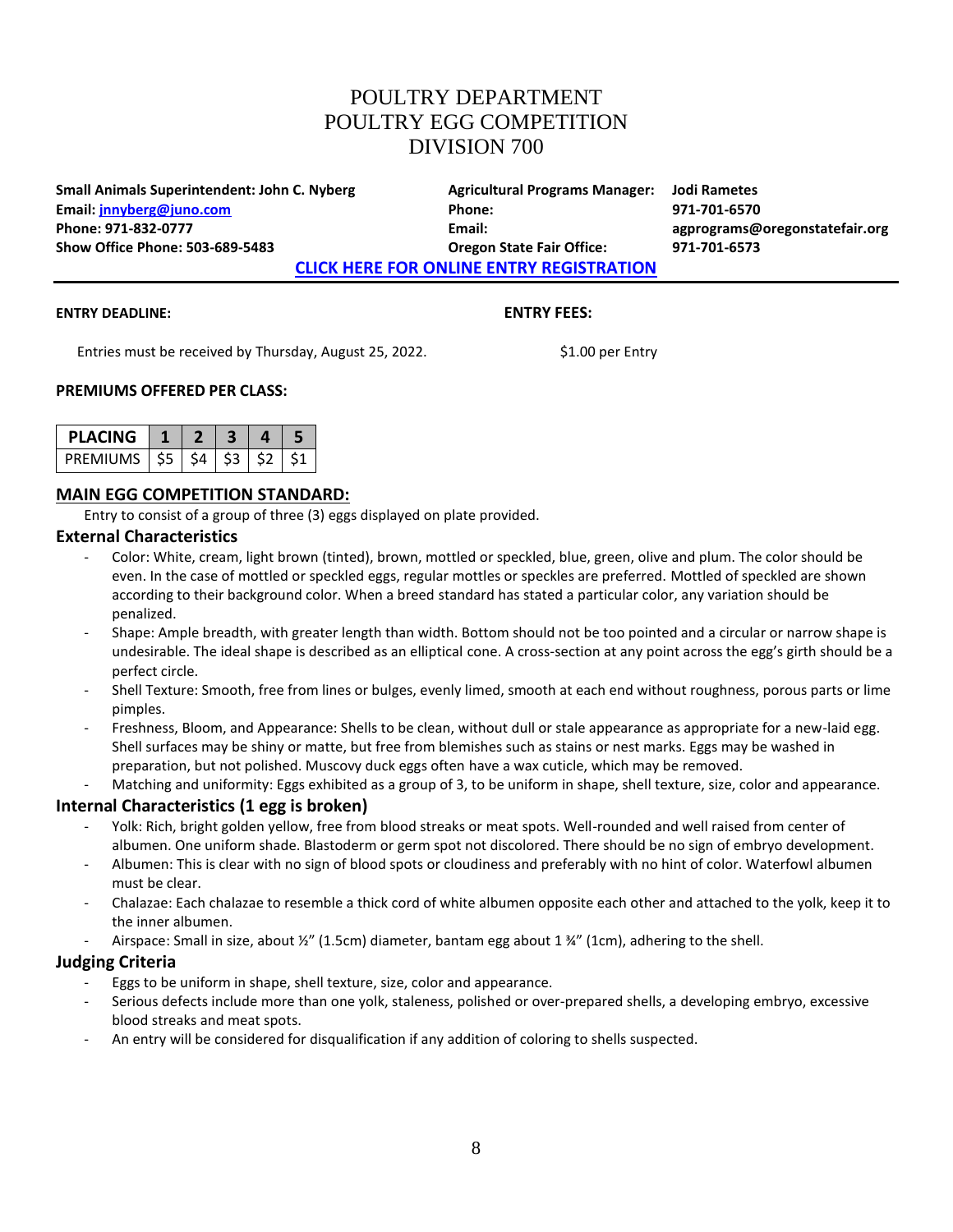#### **PAINTED EGG STANDARD:**

- One (1) egg per entry. Egg size may be chicken, goose, duck, guinea, turkey.
- Entry to be hard-boiled or blown.
- Egg to be painted or inked.
- No decoration may be applied.
- Egg MUST be painted or inked by the exhibitor.

#### **Judging Criteria**

- Judge will take into consideration impression/artistic effect, originality/concept/subject matter, quality of painting, and use of color.

#### **DECORATED EGG STANDARD:**

- One (1) egg per entry. Egg size may be chicken, goose, duck, guinea, turkey.
- Entry must be blown or hard-boiled.
- Decorated egg may also be painted. Examples of adornment are beads, colored paper, shells, plant materials, etc.
- Whatever the design chosen, the outline of the egg must be maintained, its shape always being recognizable.
- Egg decoration MUST have been created by the exhibitor.

#### **Judging Criteria**

- Judge will take into consideration impression/artistic effect, originality/concept/subject matter, quality of construction, use of color, and use of material.

#### **DIVISION 700 – EGGS**

- **001** Large White
- **002** Large Brown
- **003** Large Colored
- **004** Bantam White
- **005** Bantam Brown
- **006** Bantam Colored
- **007** Waterfowl
- **008** Other Species
- **009** Painted or Inked
- **010** Decorated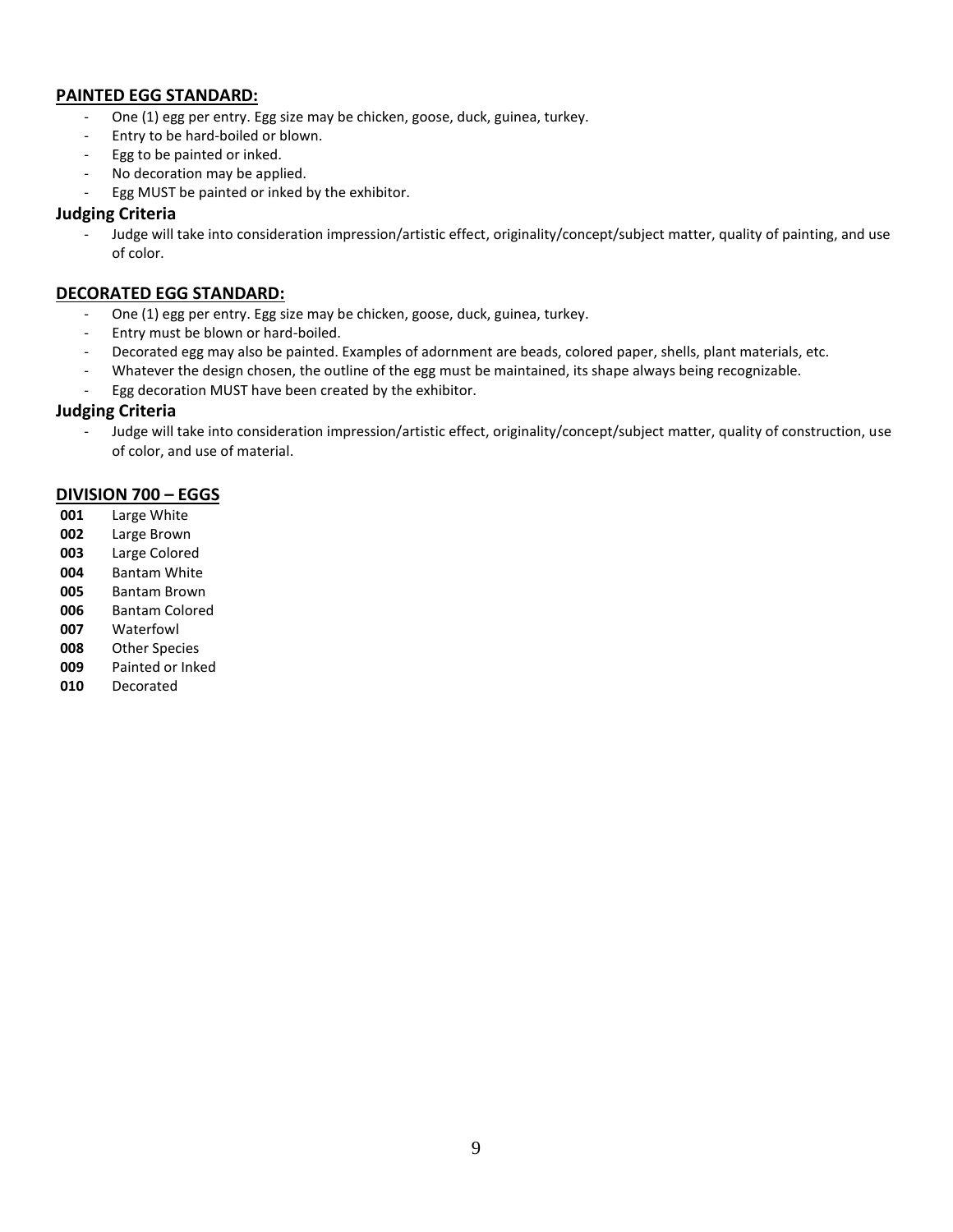### POULTRY DEPARTMENT LARGE FOWL POULTRY – STANDARD BRED CHICKENS DIVISIONS 701 – 706

**Small Animals Superintendent: John C. Nyberg Agricultural Programs Manager: Jodi Rametes Email: [jnnyberg@juno.com](mailto:jnnyberg@juno.com) Phone: 971-701-6570 Phone: 971-832-0777 Email: agprograms@oregonstatefair.org Show Office Phone: 503-689-5483 Oregon State Fair Office: 971-701-6573**

**[CLICK HERE FOR ONLINE ENTRY REGISTRATION](http://oregona.fairwire.com/)**

#### **ENTRY DEADLINE: ENTRY FEES:**

Entries must be received by Thursday, August 25, 2022. \$2.00 per Entry

#### **PREMIUMS OFFERED PER CLASS:**

#### **SINGLE ENTRY TRIO ENTRY**

| <b>PLACING</b>                       |  |                               |  |
|--------------------------------------|--|-------------------------------|--|
| PREMIUMS $ $ \$6 $ $ \$5 $ $ \$4 $ $ |  | S <sub>3</sub> S <sub>2</sub> |  |

**DEFINITIONS:**

# \$3.00 per Trio (state breed on entry form)

| <b>PLACING</b>              |  |    |  |
|-----------------------------|--|----|--|
| PREMIUMS   \$10   \$8   \$6 |  | SΔ |  |

| "Young Trio" - Cockerel and 2 Pullets (any variety of same breed)  under 1 year |  |
|---------------------------------------------------------------------------------|--|

- **1. Entry must indicate Breed & Variety (class #), and Age & Sex (letter).**
- **2. Only pure breeds recognized by the APA will be accepted.**
- **3. Food and water provided by the Oregon State Fair.**

Please select the appropriate "Age/Sex" during registration: **C** – Cock **H** – Hen **K** – Cockerel **P** – Pullet **OT** – Old Trio **YT** – Young Trio

|     | <b>DIVISION 701 - AMERICAN</b> |                                            |      | 008A      | Trio                                |
|-----|--------------------------------|--------------------------------------------|------|-----------|-------------------------------------|
|     | <b>BREED AND VARIETY</b>       |                                            | 009  | Dominique |                                     |
|     |                                | 001 Plymouth Rock - Barred                 | 009A |           | Trio                                |
|     | 001A                           | Trio                                       |      |           | <b>010</b> Wyandotte – Silver Laced |
|     |                                | <b>002</b> Plymouth Rock – White           | 010A |           | Trio                                |
|     | 002A                           | Trio                                       |      |           | 011 Wyandotte – Golden Laced        |
|     |                                | 003 Plymouth Rock – Buff                   | 011A |           | Trio                                |
|     | 003A                           | Trio                                       |      |           | 012 Wyandotte – White               |
|     |                                | <b>004</b> Plymouth Rock – Silver Penciled | 012A |           | Trio                                |
|     | 004A                           | Trio                                       |      |           | $013$ Wyandotte – Black             |
|     |                                | <b>005</b> Plymouth Rock – Partridge       |      | 013A      | Trio                                |
|     | 005A                           | Trio                                       |      |           | $014$ Wyandotte – Buff              |
|     |                                | 006 Plymouth Rock - Columbian              | 014A |           | Trio                                |
|     | 006A                           | Trio                                       |      |           | <b>015</b> Wyandotte – Partridge    |
|     |                                | 007 Plymouth Rock - Blue                   |      | 015A      | Trio                                |
|     | 007A —                         | Trio                                       |      |           |                                     |
|     |                                |                                            |      |           | 016 Wyandotte - Silver Penciled     |
| 008 |                                | Plymouth Rock – Any Other                  | 016A |           | Trio                                |
|     |                                | Developing Variety                         | 017  |           | Wyandotte – Columbian               |

017A Trio **018** Wyandotte – Blue 018A Trio **019** Wyandotte – Any Other Developing Variety 019A Trio **020** Java – Black 020A Trio **021** Java – Mottled 021A Trio **022** Java – Any Other Developing Variety 022A Trio **023** Rhode Island Red – Single Comb 023A Trio **024** Rhode Island Red – Rose Comb 024A Trio **025** Rhode Island White – Rose Comb 025A Trio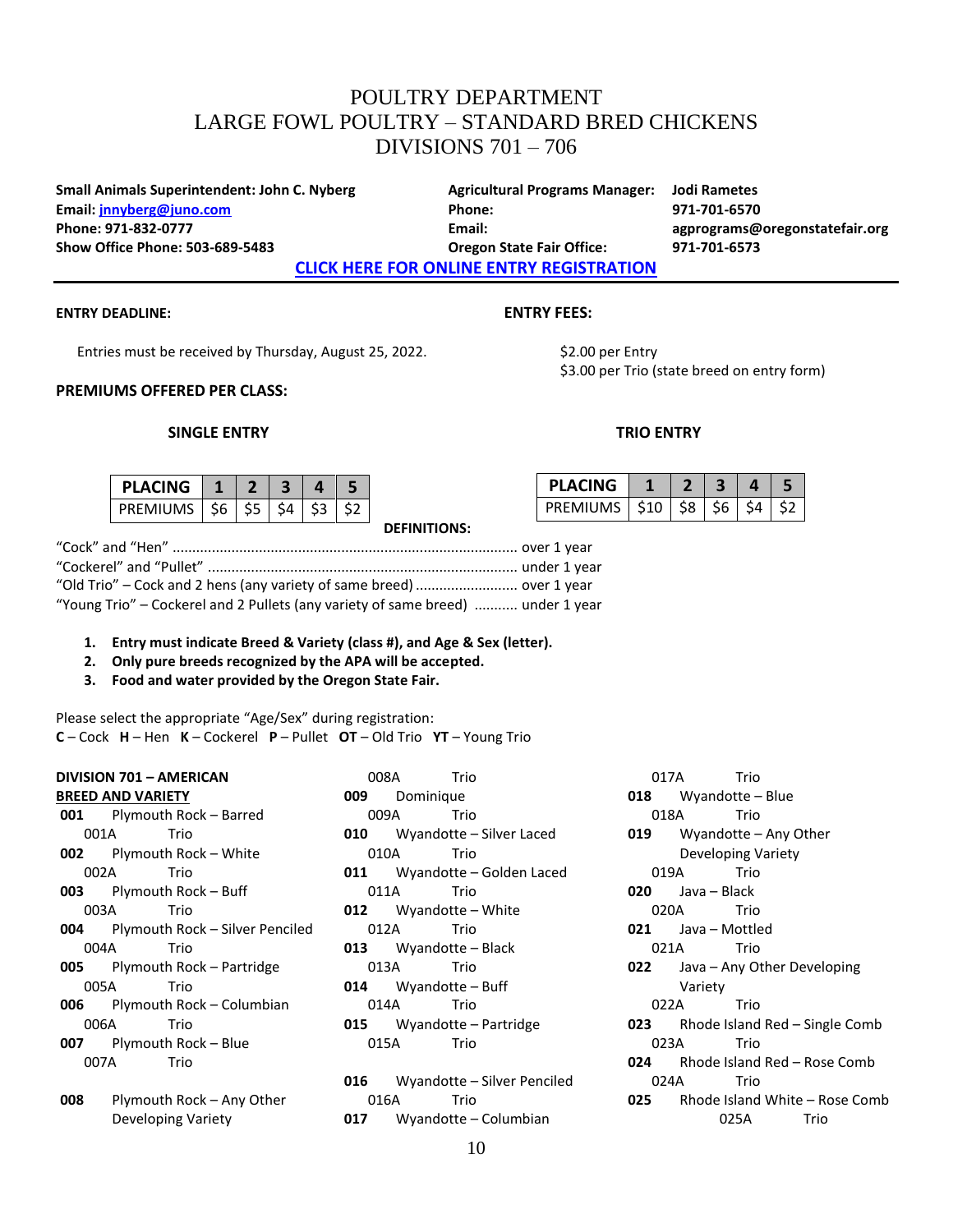**026** Buckeye 026A Trio **027** Chantecler – White 027A Trio **028** Chantecler – Partridge 028 A Trio **029** Chantecler – Any Other Developing Variety 029A Trio **030** Jersey Giant – Black 030A Trio **031** Jersey Giant – White 031A Trio **032** Jersey Giant – Blue 032A Trio **033** Jersey Giant – Any Other Developing Variety 033A Trio **034** Lamona – White 034A Trio **035** New Hampshire 035A Trio **036** Hollands – Barred 036A Trio **037** Hollands – White 037A Trio **038** Hollands – Any Other Developing Variety 038A Trio **039** Delawares 039A Trio

#### **DIVISION 702 – ASIATIC BREED AND VARIETY**

**001** Brahma – Light 001A Trio **002** Brahma – Dark 002A Trio **003** Brahma – Buff 003A Trio **004** Brahma – Any Other Developing Variety 004A Trio **005** Cochin – Buff 005A Trio **006** Cochin – Partridge 006A Trio **007** Cochin – White 007A Trio **008** Cochin – Black 008A Trio **009** Cochin – Silver Laced 009A Trio **010** Cochin – Golden Laced 010A Trio

**011** Cochin – Blue 011A Trio **012** Cochin – Brown 012A Trio **013** Cochin – Barred 013A Trio **014** Cochin – Any Other Developing Variety 014A Trio **015** Langshan – Black 015A Trio **016** Langshan – Blue 016A Trio **017** Langshan – White 017A Trio **018** Langshan –Any Other Developing Variety 018A Trio

#### **DIVISION 703 – ENGLISH BREED AND VARIETY 001** Dorking – Rose Comb White 001A Trio **002** Dorking – Single Comb Silver Gray 002A Trio **003** Dorking – Single Comb Colored 003A Trio **004** Dorking – Red 004A Trio **005** Dorking – Single Comb Cuckoo 005A Trio **006** Dorking – Rose Comb Cuckoo 006A Trio **007** Dorking – Any Other Developing Variety 007A Trio **008** Redcap 008A Trio **009** Cornish – Dark 009A Trio **010** Cornish – White 010A Trio **011** Cornish – White Laced Red 011A Trio **012** Cornish – Buff 012A Trio **013** Cornish – Any Other Developing Variety 013A Trio **014** Orpington – Buff

014A Trio **015** Orpington – Black 015A Trio **016** Orpington – White 016A Trio

**017** Orpington – Blue 017A Trio **018** Orpington – Any Other Developing Variety 018A Trio **019** Sussex – Speckled 019A Trio **020** Sussex – Red 020A Trio **021** Sussex – Light 021A Trio **022** Sussex – Any Other Developing Variety 022A Trio **023** Australorps – Black 023A Trio **024** Australorps – Any Other Developing Variety 024A Trio

#### **DIVISION 704 – MEDITERRANEAN CLASSES - BREED AND VARIETY**

**001** Leghorn – Single Comb Black 001A Trio **002** Leghorn – Single Comb Dark Brown 002A Trio **003** Leghorn – Single Comb Light Brown 003A Trio **004** Leghorn – Single Comb White 004A Trio **005** Leghorn – Rose Comb Dark Brown 005A Trio **006** Leghorn – Rose Comb Light Brown 006A Trio **007** Leghorn – Rose Comb White 007A Trio **008** Leghorn – Single Comb Buff 008A Trio **009** Leghorn – Single Comb Silver 009A Trio **010** Leghorn – Single Comb Red 010A Trio **011** Leghorn – Single Comb Black Tailed Red 011A Trio **012** Leghorn – Single Comb Columbian 012A Trio **013** Leghorn – Rose Comb Black 013A Trio **014** Leghorn – Rose Comb Buff 014A Trio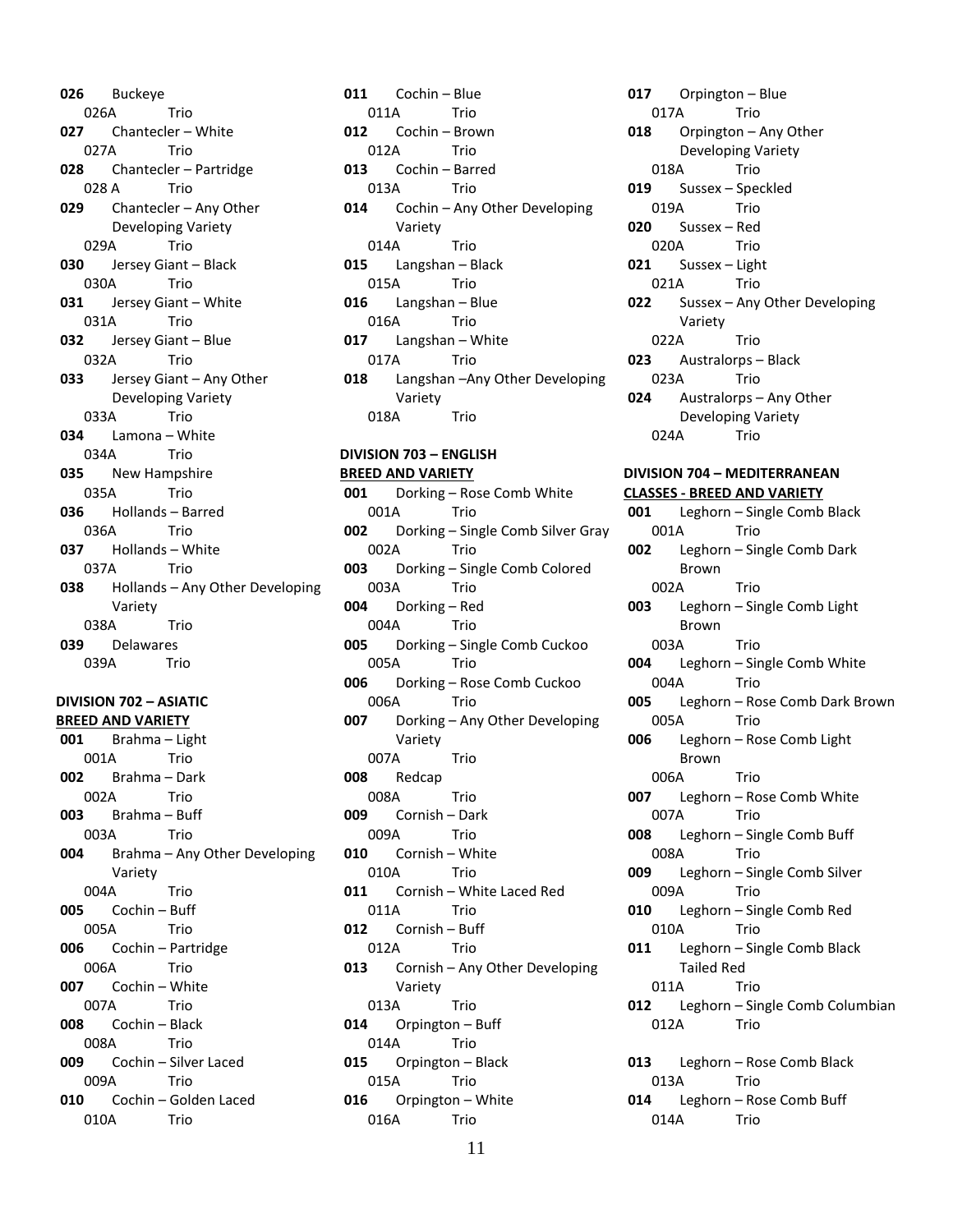**015** Leghorn – Rose Comb Silver 015A Trio **016** Leghorn – Single Comb Golden 016A Trio **017** Leghorn – Any Other Developing Variety 017A Trio **018** Minorca – Single Comb Black 018A Trio **019** Minorca – Rose Comb Black 019A Trio **020** Minorca – Single Comb White 020A Trio **021** Minorca – Rose Comb White 021A Trio **022** Minorca – Single Comb Buff 022A Trio **023** Minorca – Any Other Developing Variety 023A Trio **024** Spanish – White Faced Black 024A Trio **025** Andalusian – Blue 025A Trio **026** Ancona – Single Comb 026A Trio **027** Ancona – Rose Comb 027A Trio **028** Sicilian Buttercups 028A Trio **029** Catalana – Buff 029A Trio **030** Catalana – Any Other Developing Variety 030A Trio **DIVISON 705 – CONTINENTAL BREED AND VARIETY NORTHERN EUROPEAN 001** Barnvelder 001A Trio **002** Campine – Silver 002A Trio **003** Campine – Golden 003A Trio **004** Campine – Any Other Developing Variety 004A Trio **005** Hamburg – Golden Spangled 005A Trio **006** Hamburg – Silver Spangled 006A Trio **007** Hamburg – Golden Penciled

007A Trio

**008** Hamburg – Silver Penciled 008A Trio **009** Hamburg – White 009A Trio **010** Hamburg – Black 010A Trio **011** Hamburg – Any Other Developing Variety 011A Trio **012** Lakenvelder 012A Trio **013** Lakenvelder – Any Other Developing Variety 013A Trio **014** Welsummer 014A Trio **POLISH 015** Polish – Non-Bearded White Crested Black 015A Trio **016** Polish – Non-Bearded Golden 016A Trio **017** Polish – Non-Bearded Silver 017A Trio **018** Polish – Non-Bearded White 018A Trio **019** Polish – Bearded Golden 019A Trio **020** Polish – Bearded Silver 020A Trio **021** Polish – Bearded White 021A Trio **022** Polish – Bearded Buff Laced 022A Trio **023** Polish – Non-Bearded Buff Laced 023A Trio **024** Polish – Non-Bearded White Crested Blue 024A Trio **025** Polish – Non-Bearded Black Crested White 025A Trio **026** Polish – Any Other Developing Variety 026A Trio **FRENCH 027** Houdan – Mottled 027A Trio **028** Houdan – White 028A Trio **029** Houdan – Any Other Developing Variety 029A Trio **030** Crevecoeur – Black 030A Trio

**031** Crevecoeur – Any Other Developing Variety 031A Trio **032** La Fleche – Black 032A Trio **033** La Fleche – Any Other Developing Variety 033A Trio **034** Faverolles – Salmon 034A Trio **035** Faverolles – White 035A Trio **036** Faverolles – Any Other Developing Variety 036A Trio **037** Marans – White 037A Trio **038** Marans – Black Copper 038A Trio **039** Marans – Wheaten 039A Trio **040** Marans – Black 040A Trio  **041** Ameraucana – Self Blue 041A Trio **DIVISION 706 – ALL OTHER STANDARD BREEDS BREED AND VARIETY GAMES 001** Modern Game – Black Breasted Red 001A Trio **002** Modern Game – Brown Red 002A Trio **003** Modern Game – Golden Duckwing 003A Trio **004** Modern Game – Silver Duckwing 004A Trio **005** Modern Game – Birchen 005A Trio **006** Modern Game – Red Pyle 006A Trio **007** Modern Game – White 007A Trio **008** Modern Game – Black 008A Trio **009** Modern Game – Wheaten 009A Trio **010** Modern Game – Any Other Developing Variety 010A Trio **011** Old English Game – Black Breasted Red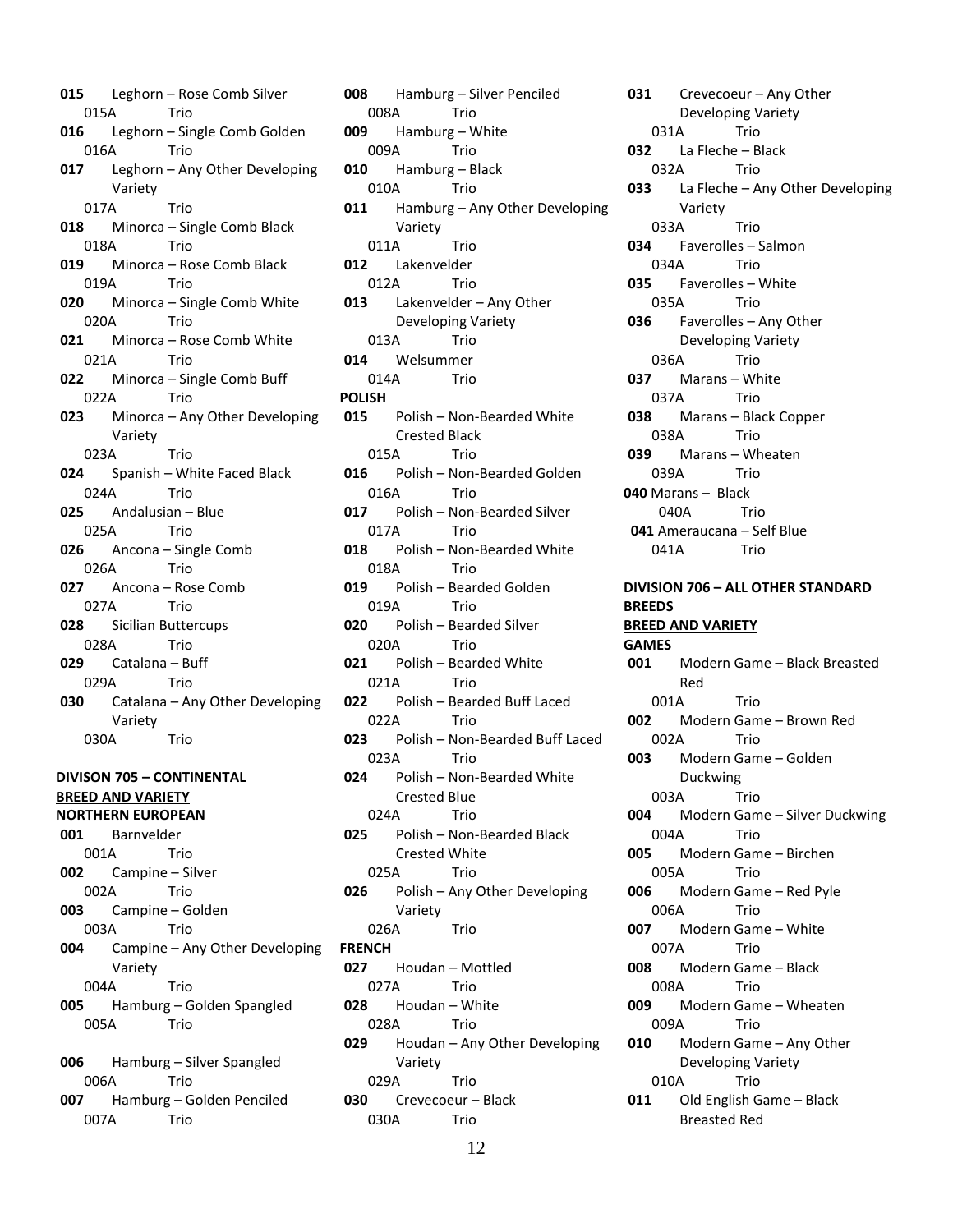011A Trio **012** Old English Game – Brown Red 012A Trio **013** Old English Game – Golden Duckwing 013A Trio **014** Old English Game – Silver Duckwing 014A Trio **015** Old English Game – Blue Silver Duckwing 015A Trio **016** Old English Game – Red Pyle 016A Trio **017** Old English Game – White 017A Trio **018** Old English Game – Black 018A Trio **019** Old English Game – Spangled 019A Trio **020** Old English Game – Blue Breasted Red 020A Trio **021** Old English Game – Lemon Blue 021A Trio **022** Old English Game – Blue Golden Duckwing 022A Trio **023** Old English Game – Self Blue 023A Trio **024** Old English Game – Crele 024A Trio **025** Old English Game – Any Other Developing Variety 025A Trio **ORIENTALS 026** Sumatra – Black 026A Trio **027** Sumatra – Blue 027A Trio **028** Sumatra – Splash 028A Trio **029** Sumatra – Any Other Developing Variety 029A Trio **030** Malay – Black Breasted Red 030A Trio **031** Malay – Spangled 031A Trio **032** Malay – Black 032A Trio **033** Malay – White 033A Trio

**034** Malay – Red Pyle 034A Trio **035** Malay – Wheaten 035A Trio **036** Malay – Any Other Developing Variety 036A Trio **037** Cubalaya – Black Breasted Red 037A Trio **038** Cubalaya – White 038A Trio **039** Cubalaya – Black 039A Trio **040** Cubalaya – Any Other Developing Variety 040A Trio **041** Phoenix – Silver 041A Trio **042** Phoenix – Golden 042A Trio **043** Phoenix – Black Breasted Red 043A Trio **044** Phoenix – Any Other Developing Variety 044A Trio **045** Yokohama – White 045A Trio **046** Yokohama – Red Shoulder 046A Trio **047** Yokohama – Any Other Developing Variety 047A Trio **048** Aseel – Black Breasted Red 048A Trio **049** Aseel – Dark 049A Trio **050** Aseel – Spangled 050A Trio **051** Aseel – White 051A Trio **052** Aseel – Wheaten 052A Trio **053** Aseel – Any Other Developing Variety 053A Trio **054** Shamo – Black 054A Trio **055** Shamo – Black Breasted Red 055A Trio **056** Shamo – Dark 056A Trio **057** Shamo – Wheaten 057A Trio

**058** Shamo – Any Other Developing Variety 058A Trio **MISCELLANEOUS 059** Sultan – White 059A Trio **060** Sultan – Any Other Developing Variety 060A Trio **061** Naked Necks – Red 061A Trio **062** Naked Necks – White 062A Trio **063** Naked Necks – Buff 063A Trio **064** Naked Necks – Black 064A Trio **065** Naked Necks – Any Other Developing Variety 065A Trio **066** Araucana – Black 066A Trio **067** Araucana – Black Breasted Red 067A Trio **068** Araucana – Golden Duckwing 068A Trio **069** Araucana – Silver Duckwing 069A Trio **070** Araucana – White 070A Trio **071** Araucana – Any Other Developing Variety 071A Trio **072** Ameraucana – Black 072A Trio **073** Ameraucana – Blue 073A Trio **074** Ameraucana – Blue Wheaten 074A Trio **075** Ameraucana – Brown Red 075A Trio **076** Ameraucana – Buff 076A Trio **077** Ameraucana – Silver 077A Trio **078** Ameraucana – Wheaten 078A Trio **079** Ameraucana – White 079A Trio **080** Ameraucana – Any Other Developing Variety 080A Trio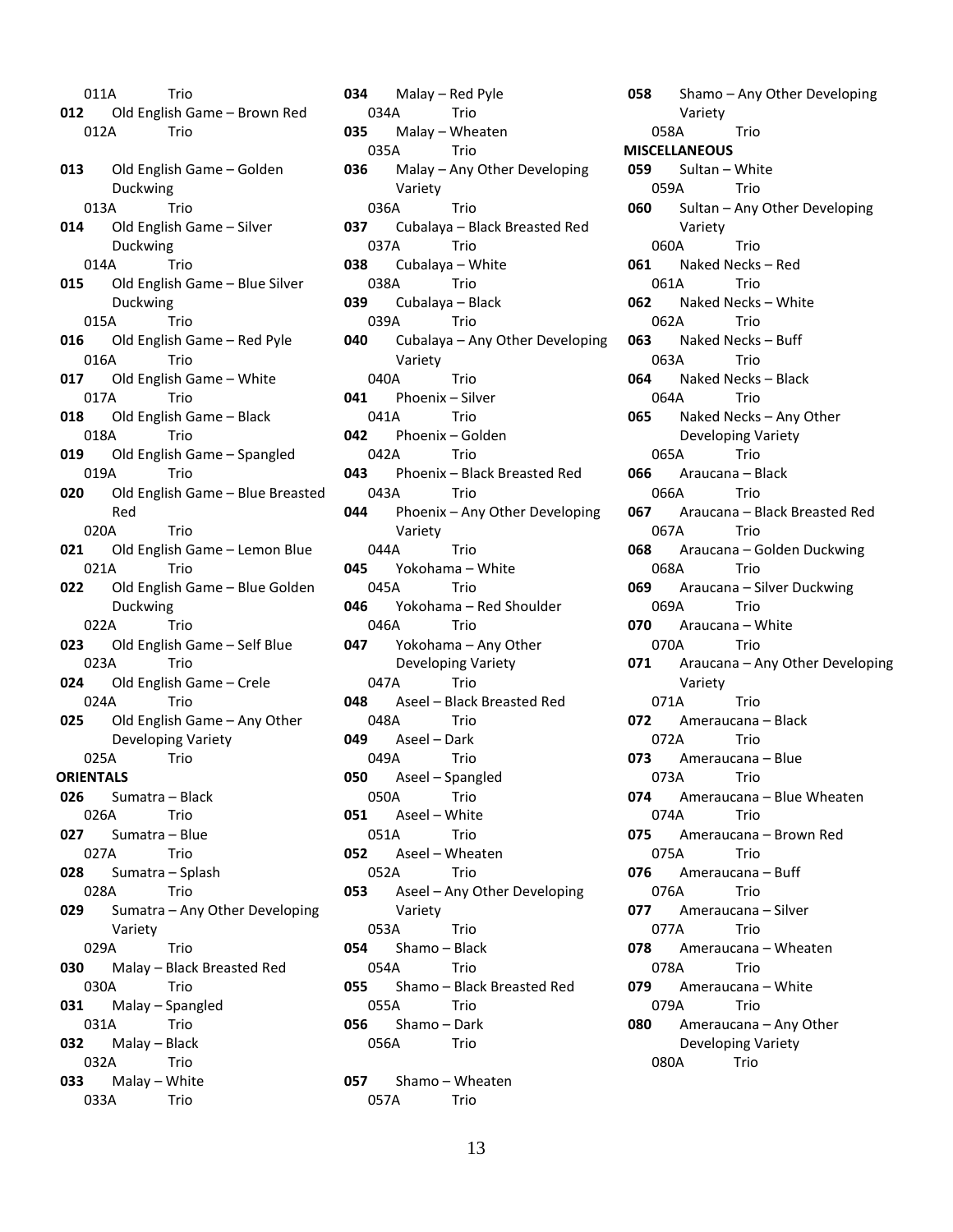### BANTAMS DIVISIONS 712 – 716

**Small Animals Superintendent: John C. Nyberg Agricultural Programs Manager: Jodi Rametes Email: [jnnyberg@juno.com](mailto:jnnyberg@juno.com) Phone: 971-701-6570 Phone: 971-832-0777 Email: agprograms@oregonstatefair.org Show Office Phone: 503-689-5483 Oregon State Fair Office: 971-701-6573**

**[CLICK HERE FOR ONLINE ENTRY REGISTRATION](http://oregona.fairwire.com/)**

#### **ENTRY DEADLINE: ENTRY FEES:**

Entries must be received by Thursday, August 25, 2022. \$2.00 per Entry

#### **PREMIUMS OFFERED PER CLASS:**

#### **SINGLE ENTRY TRIO ENTRY**

| PLACING  |         |            |  |  |
|----------|---------|------------|--|--|
| PREMIUMS | - \$6 - | $\sqrt{5}$ |  |  |

|  |  | <b>DEFINITIONS:</b> |  |
|--|--|---------------------|--|

|  | ENIKY FEES: |  |  |
|--|-------------|--|--|
|  |             |  |  |

\$3.00 per Trio (state breed on entry form)

| <b>PLACING</b> |      |          |  |  |
|----------------|------|----------|--|--|
| PREMIUMS       | \$10 | - S.R. - |  |  |

| "Old Trio" – Cock and 2 hens (any variety of same breed)  over 1 year           |  |
|---------------------------------------------------------------------------------|--|
| "Young Trio" – Cockerel and 2 Pullets (any variety of same breed)  under 1 year |  |

- **1. Entry must indicate Breed & Variety (class #), and Age & Sex (letter).**
- **2. Only pure breeds recognized by the APA will be accepted.**
- **3. Food and water provided by the Oregon State Fair.**

Please select the appropriate "Age/Sex" during registration: **C** – Cock **H** – Hen **K** – Cockerel **P** – Pullet **OT** – Old Trio **YT** – Young Trio

|       | <b>DIVISION 712 - GAMES</b>            |
|-------|----------------------------------------|
|       | <b>BREED AND VARIETY</b>               |
| 001 — | Old English Game – Black               |
|       | Breasted Red                           |
|       | Trio<br>001A                           |
| 002 — | Old English Game - Spangled            |
|       | 002A — 1<br>Trio                       |
| 003 — | Old English Game - Black               |
|       | 003A<br>Trio                           |
| 004 — | Old English Game - Golden              |
|       | Duckwing                               |
|       | 004A<br>Trio                           |
| 005 — | Old English Game - Silver              |
|       | Duckwing                               |
|       | 005A - E<br>Trio                       |
| 006 — | Old English Game – White               |
|       | 006A<br>Trio                           |
| 007 — | Old English Game - Wheaten             |
|       | 007A — 1<br>Trio                       |
|       | <b>008</b> Old English Game – Red Pyle |
| 008A  | Trio                                   |

| 009 — | Old English Game – Brown Red             |  |  |
|-------|------------------------------------------|--|--|
|       | 009A <b>Marc</b><br>Trio                 |  |  |
| 010   | Old English Game - Blue Breasted         |  |  |
|       | Red                                      |  |  |
|       | 010A<br>Trio T                           |  |  |
| 011   | Old English Game – Blue Golden           |  |  |
|       | Duckwing                                 |  |  |
|       | Trio<br>011A                             |  |  |
|       | <b>012</b> Old English Game – Lemon Blue |  |  |
|       | 012A DI<br>Trio                          |  |  |
|       | 013 Old English Game - Self Blue         |  |  |
|       | 013A - 1<br>Trio                         |  |  |
|       | <b>014</b> Old English Game – Birchen    |  |  |
|       | 014A <b>Marc</b><br>Trio                 |  |  |
|       | <b>015</b> Old English Game – Blue       |  |  |
|       | 015A - E<br>Trio                         |  |  |
|       | <b>016</b> Old English Game – Crele      |  |  |
|       | 016A - 10<br>Trio                        |  |  |
| 017   | Old English Game - Cuckoo                |  |  |
|       | 017A - 11<br>Trio                        |  |  |
|       |                                          |  |  |

**018** Old English Game – Ginger Red 018A Trio **019** Old English Game – Quail 019A Trio **020** Old English Game – Brassy Back 020A Trio **021** Old English Game – Blue Brassy Back 021A Trio **022** Old English Game – Columbian 022A **023** Old English Game – Silver Blue 023A Trio **024** Old English Game – Fawn Silver Duckwing 024A Trio **025** Old English Game – Millie Fleur 025A Trio **026** Old English Game – Black Tailed Buff 026A Trio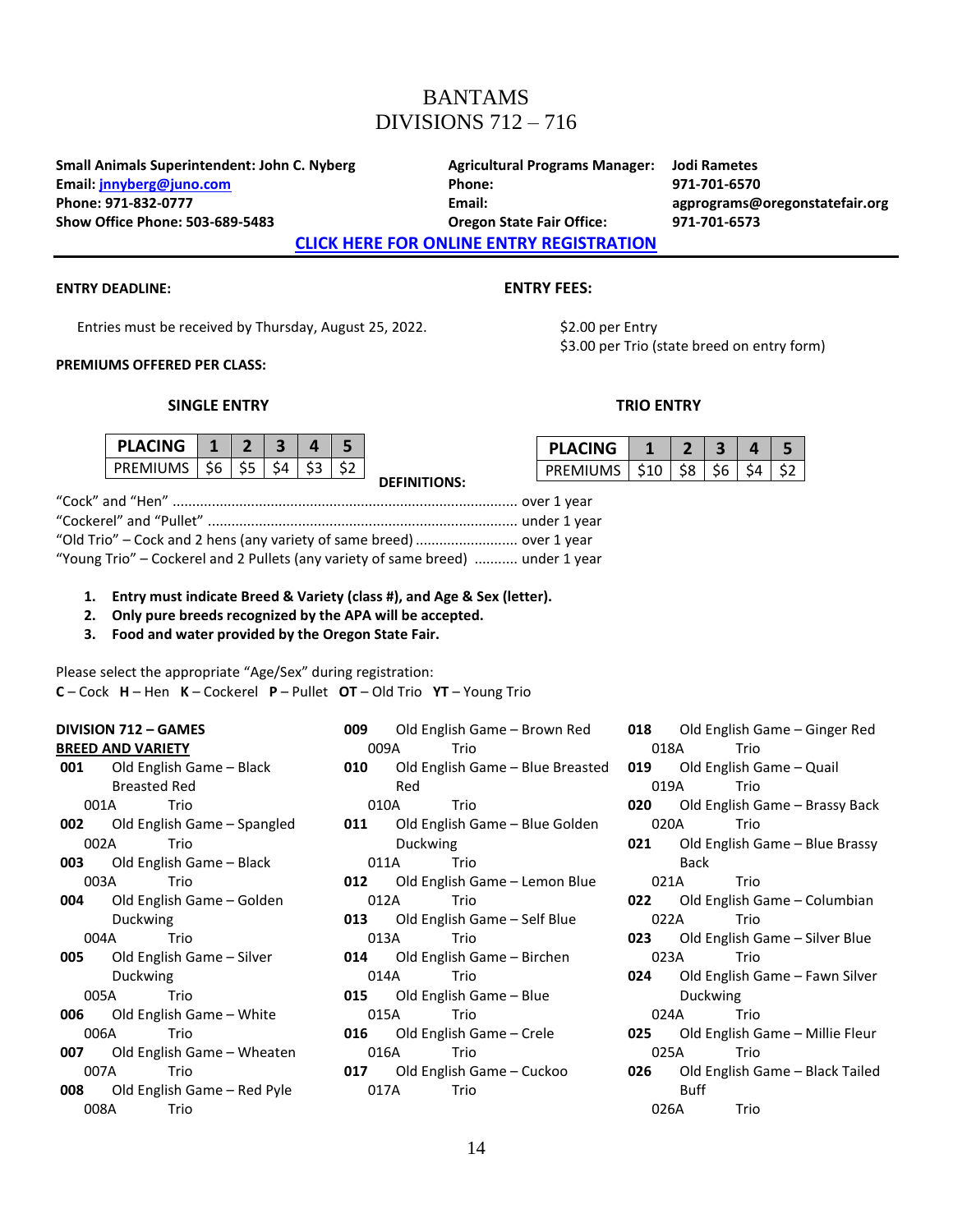**027** Old English Game – Any Other Developing Variety 027A Trio **028** American Game – Birchen 028A Trio **029** American Game – Black 029A Trio **030** American Game – Black Breasted Red 030A Trio **031** American Game – Blue 031A Trio **032** American Game – Blue Breasted Red 032A Trio **033** American Game – Brown Red 033A Trio **034** American Game – Golden Duckwing 034A Trio **035** American Game – Red Pyle 035A Trio **036** American Game – Silver 036A Trio **037** American Game – White 037A Trio **038** American Game – Any Other Developing Variety 038A Trio **039** Old English Game – Blue Wheaten 039A Trio **040** Old English Game – Blue Silver Duckwing 040A Trio **041** Modern Game – Birchen 041A Trio **042** Modern Game – Black 042A Trio **043** Modern Game – Black Breasted Red 043A Trio **044** Modern Game – Blue 044A Trio **045** Modern Game – Blue Breasted Red 045A Trio **046** Modern Game – Brown Red 046A Trio **047** Modern Game – Ginger Red 047A Trio **048** Modern Game – Golden Duckwing 048A Trio **049** Modern Game – Lemon Blue 049A Trio

**050** Modern Game – Red Pyle 050A Trio **051** Modern Game – Silver Duckwing 051A Trio **052** Modern Game – Wheaton 052A Trio **053** Modern Game – White 053A Trio **054** Modern Game – Splash 054A Trio **055** Modern Game – Any Other Developing Variety 055A Trio **DIVISION 713 – SINGLE COMB CLEAN LEGGED BREED AND VARIETY 001** Ancona – Single Comb Mottled 001A Trio **002** Ancona – Any Other Developing Variety 002A Trio **003** Andalusians – Blue 003A Trio **004** Australorp – Black 004A Trio **005** Campine – Golden 005A Trio **006** Campine – Silver 006A Trio **007** Catalana – Buff 007A Trio

**008** Catalana – Any Other Developing Variety 008A Trio **009** Delaware 009A Trio **010** Dorking – Colored 010A Trio **011** Dorking – Silver-Gray 011A Trio **012** Dorking – Any Other Developing Variety 012A Trio **013** Dutch – Light Brown 013A Trio **014** Dutch – Silver 014A Trio **015** Dutch – Blue Cream Light Brown 015A Trio **016** Dutch – Blue Light Brown 016A Trio **017** Dutch – Black 017A Trio

**018** Dutch – Cream Light Brown

018A Trio **019** Dutch – Any Other Developing Variety 019A Trio **020** Holland – Barred 020A Trio **026** Holland – White 026A Trio **027** Holland – Any Other Developing Variety 027A Trio **028** Japanese – White 028A Trio **029** Japanese – Barred 029A Trio **030** Japanese – Brown Red 030A Trio **031** Japanese – Wheaten 031A Trio **032** Japanese – Any Other Developing Variety 032A Trio **021** Japanese – Black Tailed White 021A Trio **022** Japanese – Gray (Birchen) 022A Trio **023** Japanese – Mottled 022A Trio **024** Japanese – Black Tailed Buff 022A Trio **025** Japanese – Black 025A Trio **033** Java – Black 033A Trio **034** Java – Mottled 034A Trio **035** Java – Any Other Developing Variety 035A Trio **036** Jersey Giant – Black 036A Trio **037** Jersey Giant – White 037A Trio **038** Jersey Giant – Any Other Developing Variety 038A Trio **039** Lakenvelder 039A Trio **040** Lakenvelder – Any Other Developing Variety 040A Trio **041** Lamona – White 041A Trio **042** Lamona – Any Other Developing Variety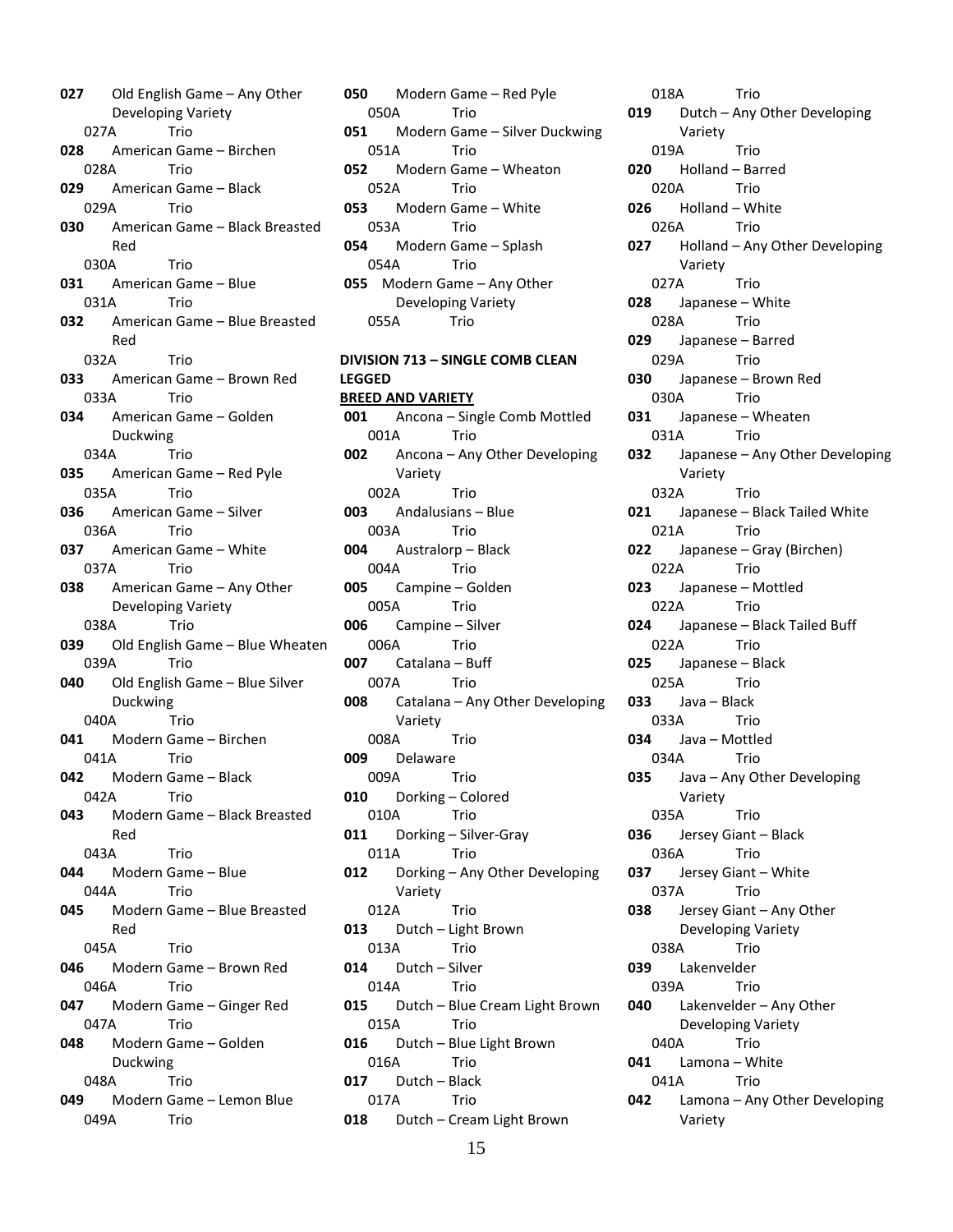042A Trio **043** Leghorn – White 043A Trio **044** Leghorn – Black 044A Trio **045** Leghorn – Black Tailed Red 045A Trio **046** Leghorn – Buff 046A Trio **047** Leghorn – Columbian 047A Trio **048** Leghorn – Dark Brown 048A Trio **049** Leghorn – Light Brown 049A Trio **050** Leghorn – Red 050A Trio **051** Leghorn – Silver 051A Trio **052** Leghorn – Golden Duckwing 052A Trio **053** Leghorn – Barred 053A Trio **054** Leghorn – Any Other Developing Variety 054A Trio **055** Minorca – Black 055A Trio **056** Minorca – Buff 056A Trio **057** Minorca – White 057A Trio **058** Minorca – Any Other Developing Variety 058A Trio **059** Naked Neck – Buff 059A Trio **060** Naked Neck – Red 060A Trio **061** Naked Neck – Black 061A Trio **062** Naked Neck – White 062A Trio **063** Naked Neck – Any Other Developing Variety 063A Trio **064** New Hampshire 064A Trio **065** Orpington – Black 065A Trio **066** Orpington – Blue 066A Trio **067** Orpington – Buff 067A Trio **068** Orpington – White

068A Trio **069** Orpington – Any Other Developing Variety 069A Trio **070** Phoenix – Silver 070A Trio **071** Phoenix – Golden 071A Trio **072** Phoenix – Any Other Developing Variety 072A Trio **073** Plymouth Rock – Barred 073A Trio **074** Plymouth Rock – White 074A Trio **075** Plymouth Rock – Blue 075A Trio **076** Plymouth Rock – Buff 076A Trio **077** Plymouth Rock – Columbian 077A Trio **078** Plymouth Rock – Partridge 078A Trio **079** Plymouth Rock – Silver Penciled 079A Trio **080** Plymouth Rock – Black 080A Trio **081** Plymouth Rock – Any Other Developing Variety 081A Trio **082** Rhode Island Red – Single Comb 082A Trio **083** White Faced Black Spanish 083A Trio **084** Sussex – Light 084A Trio **085** Sussex – Red 085A Trio **086** Sussex – Speckled 086A Trio **087** Sussex – Any Other Developing Variety 087A Trio **088** Welsummer – Partridge 088A Trio **089** American Serama – White 089A Trio **090** Nankin 090A Trio

**DIVISION 714 – ROSE COMB CLEAN LEGGED BREED AND VARIETY 001** Ancona – Rose Comb Mottled 001A Trio

**002** Ancona – Any Other Developing Variety 002A Trio **003** Belgian Bearded d'Anver – Black 003A Trio **004** Belgian Bearded d'Anver – Blue 004A Trio **005** Belgian Bearded d'Anver – Cuckoo 005A Trio **006** Belgian Bearded d'Anver – Mille Fleur 006A Trio **007** Belgian Bearded d'Anver – Mottled 007A Trio **008** Belgian Bearded d'Anver – Porcelain 008A Trio **009** Belgian Bearded d'Anver – Quail 009A Trio **010** Belgian Bearded d'Anver – White 010A Trio **011** Belgian Bearded d'Anver – Self **Blue** 011A Trio **012** Belgian Bearded d'Anver – Any Other Developing Variety 012A Trio **013** Dominique 013A Trio **014** Dorking – Rose Comb White 014A Trio **015** Hamburg – Silver Spangled 015A Trio **016** Hamburg – Black 016A Trio **017** Hamburg – Golden Penciled 017A Trio **018** Hamburg – Golden Spangled 018A Trio **019** Hamburg – Silver Penciled 019A Trio **020** Hamburg – White 020A Trio **021** Hamburg – Any Other Developing Variety 021A Trio **022** Leghorn – Dark Brown 022A Trio **023** Leghorn – Light Brown 023A Trio **024** Leghorn – White

024A Trio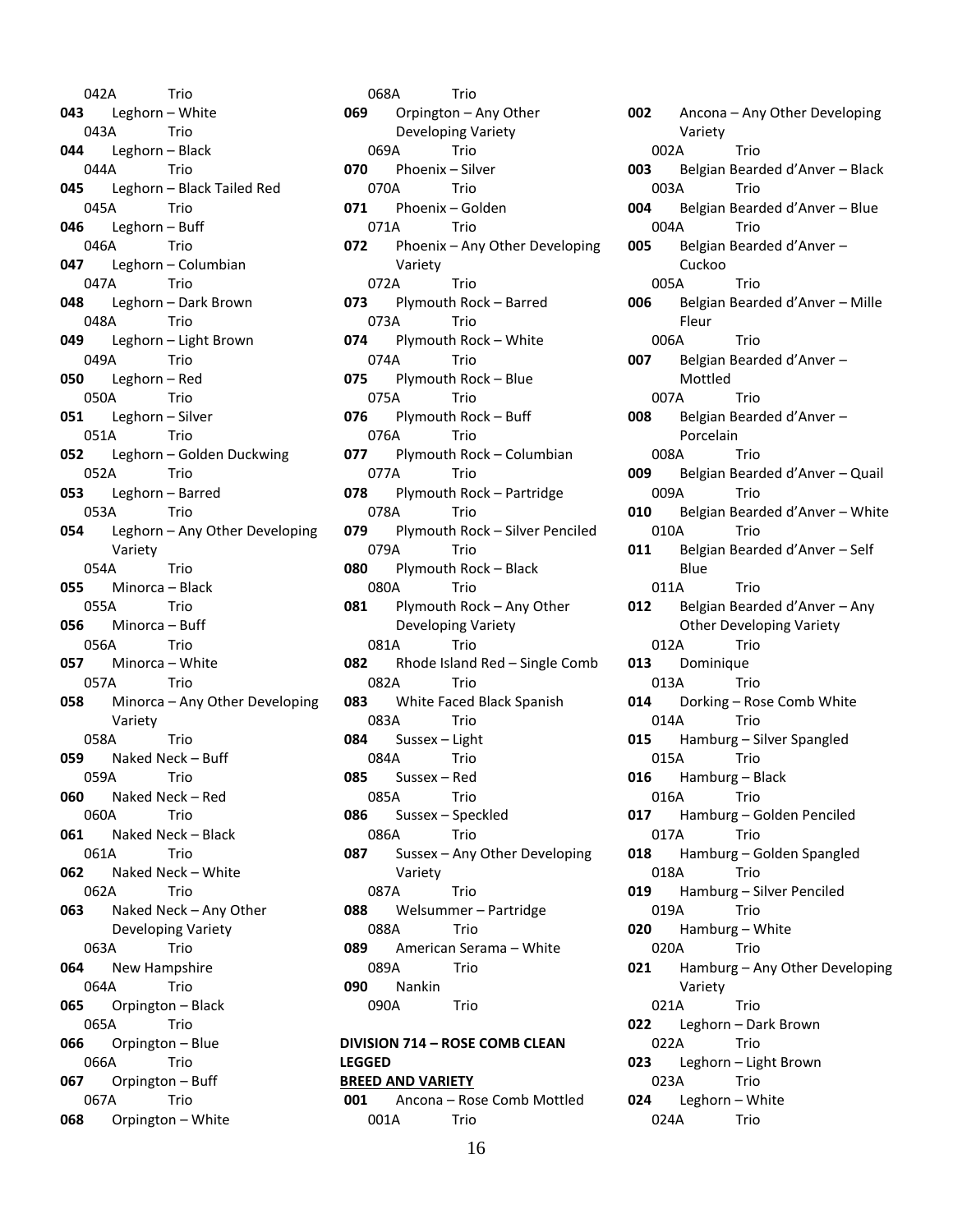**025** Leghorn – Silver 025A Trio **026** Leghorn – Black 026A Trio **027** Leghorn – Buff 027A Trio **028** Leghorn – Any Other Developing Variety 028A Trio **029** Minorca – Black 029A Trio **030** Minorca – White 030A Trio **031** Minorca – Any Other Developing Variety 031A Trio **032** Nankin 032A Trio **033** Redcap 033A Trio **034** Rosecomb – Black 034A Trio **035** Rosecomb – Blue 035A Trio **036** Rosecomb – White 036A Trio **037** Rosecomb – Any Other Developing Variety 037A Trio **038** Sebright – Golden 038A Trio **039** Sebright – Silver 039A Trio **040** Sebright – Any Other Developing Variety 040A Trio **041** Wyandotte – Black 041A Trio **042** Wyandotte – Buff 042A Trio **043** Wyandotte – Columbian 043A Trio **044** Wyandotte – Partridge 044A Trio **045** Wyandotte – Silver Laced 045A Trio **046** Wyandotte – Silver Penciled 046A Trio **047** Wyandotte – White 047A Trio **048** Wyandotte – Golden Laced 048A Trio **049** Wyandotte – Buff Columbian 049A Trio

**050** Wyandotte – Blue 050A Trio **051** Wyandotte – Any Other Developing Variety 051A Trio **052** Rhode Island Red 052A Trio **053** Rhode Island White 053A Trio **054** Rose Comb Black Breasted Red 054A Trio **DIVISION 715 – ALL OTHER COMB CLEAN LEGGED BREED AND VARIETY 001** Ameraucana – Black 001A Trio **002** Ameraucana – Blue 002A Trio **003** Ameraucana – Blue Wheaten 003A Trio **004** Ameraucana – Brown Red 004A Trio **005** Ameraucana – Buff 005A Trio **006** Ameraucana – Silver 006A Trio **007** Ameraucana – Wheaten 007A Trio **008** Ameraucana – White 008A Trio **009** Ameraucana – Any Other Developing Variety 009A Trio **010** Araucana – Black 010A Trio **011** Araucana – Black Breasted Red 011A Trio **012** Araucana – Golden Duckwing 012A Trio **013** Araucana – Silver Duckwing 013A Trio **014** Araucana – White 014A Trio **015** Araucana – Any Other Developing Variety 015A Trio **016** Buckeye 016A Trio **017** Chantecler – Partridge 017A Trio **018** Chantecler – White 018A Trio **019** Chantecler – Any Other Developing Variety

019A Trio **020** Cornish – Dark 020A Trio **021** Cornish – White 021A Trio **022** Cornish – White Laced Red 022A Trio **023** Cornish – Buff 023A Trio **024** Cornish – Blue Laced Red 024A Trio **025** Cornish – Spangled 025A Trio **026** Cornish – Black 026A Trio **027** Cornish – Mottled 027A Trio **028** Cornish – Any Other Developing Variety 028A Trio **029** Crevecoeur – Black 029A Trio **030** Crevecoeur – Any Other Developing Variety 030A Trio **031** Cubalaya – Black 031A Trio **032** Cubalaya – Black Breasted Red 032A Trio **033** Cubalaya – White 033A Trio **034** Cubalaya – Any Other Developing Variety 034A Trio **035** Houdan – Mottled 035A Trio **036** Houdan – White 036A Trio **037** Houdan – Any Other Developing Variety 037A Trio **038** La Fleche – Black 038A Trio **039** Malay – Black Breasted Red 039A Trio **040** Malay – Black 040A Trio **041** Malay – Red Pyle 041A Trio **042** Malay – White 042A Trio **043** Malay – Spangled 043A Trio **044** Malay – Wheaten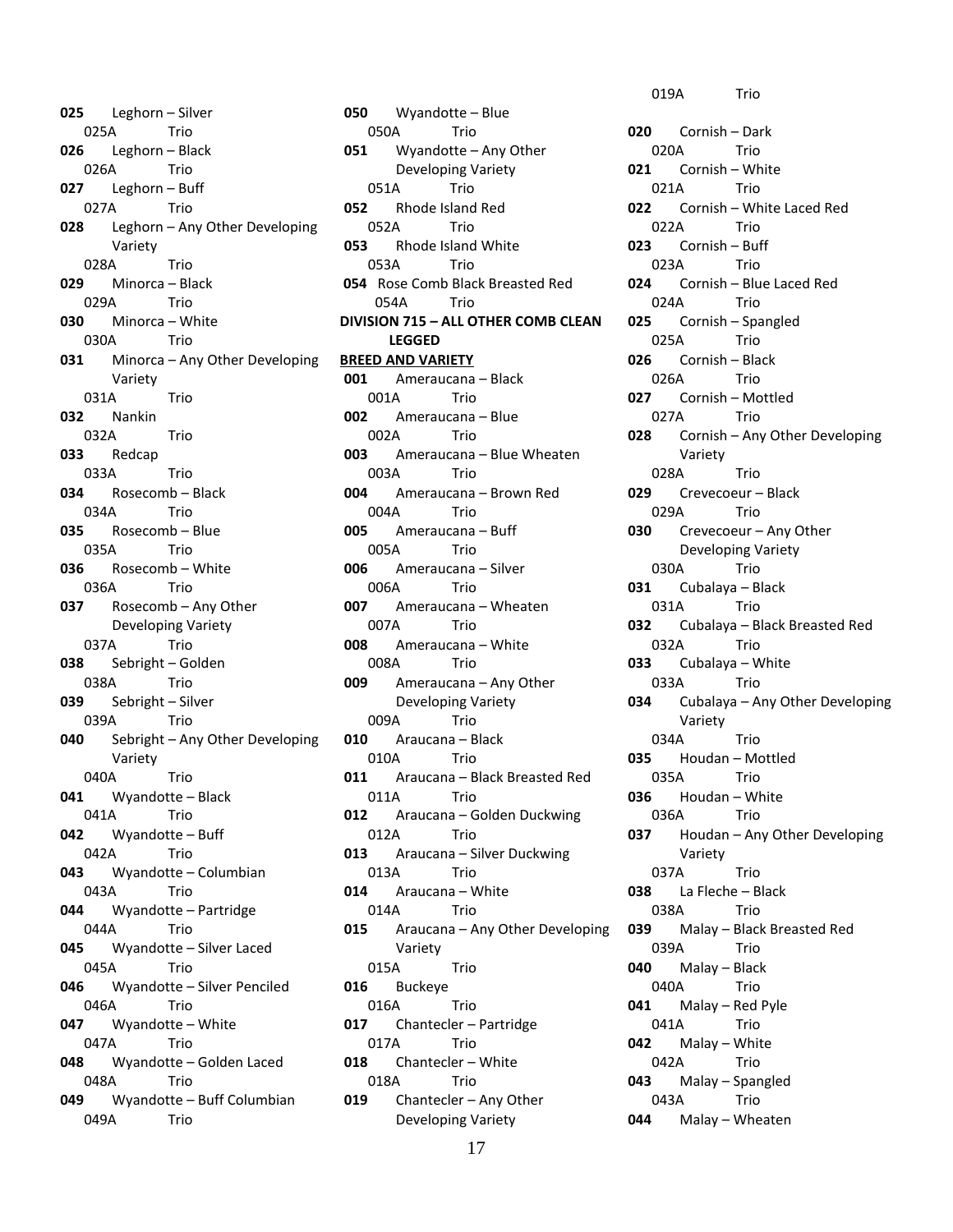044A Trio **045** Malay – Any Other Developing Variety 045A Trio **046** Polish – Non-Bearded White 046A Trio **047** Polish – Bearded White 047A Trio **048** Polish – Bearded Buff Laced 048A Trio **049** Polish – Non-Bearded Buff Laced 049A Trio **050** Polish – Bearded Golden 050A Trio **051** Polish – Bearded Silver 051A Trio **052** Polish – Non-Bearded Golden 052A Trio **053** Polish – Non-Bearded Silver 053A Trio **054** Polish – Non-Bearded White Crested Black 054A Trio **055** Polish – Non-Bearded White Crested Blue 055A Trio **056** Polish – Any Other Developing Variety 056A Trio **057** Shamo – Wheaten 057A Trio **058** Shamo – Black 058A Trio **059** Shamo – Black Breasted Red 059A Trio **060** Shamo – Any Other Developing Variety 060A Trio **061** Sicilian Buttercups 061A Trio **062** Sumatra – Black 062A Trio **063** Sumatra – Any Other Developing Variety 063A Trio **064** Sumatra – Blue 064A Trio **065** KO Shamo – Wheaton 065A Trio **066** Yokohama – White 066A Trio **067** Yokohama – Red Shouldered 067A Trio

**DIVISION 716 – FEATHER-LEGGED BREED AND VARIETY 001** Booted – White 001A Trio **002** Booted – Mille Fleur 002A Trio **003** Booted – Porcelain 003A Trio **004** Booted – Black 004A Trio **005** Booted – Self Blue 005A Trio **006** Booted – Any Other Developing Variety 006A Trio **007** Belgian Bearded d'Uccle – Bearded Mille Fleur 007A Trio **008** Belgian Bearded d'Uccle – Bearded Porcelain 008A Trio **009** Belgian Bearded d'Uccle – Bearded White 009A Trio **010** Belgian Bearded d'Uccle – Bearded Black 010A Trio **011** Belgian Bearded d'Uccle – Bearded Golden Neck 011A Trio **012** Belgian Bearded d'Uccle – Bearded Mottled 012A Trio **013** Belgian Bearded d'Uccle – Bearded Self Blue 013A Trio **014** Belgian Bearded d'Uccle – Any Other Developing Variety 014A Trio **015** Brahma – Buff 015A Trio **016** Brahma – Dark 016A Trio **017** Brahma – Light 017A Trio **018** Brahma – Any Other Developing Variety 018A Trio **019** Cochin – Black 019A Trio **020** Cochin – Buff 020A Trio **021** Cochin – Partridge 021A Trio

**022** Cochin – White 022A Trio **023** Cochin – Barred 023A Trio **024** Cochin – Brown Red 024A Trio **025** Cochin – Golden Laced 025A Trio **026** Cochin – Mottled 026A Trio **027** Cochin – Silver Laced 027A Trio **028** Cochin – Red 028A Trio **029** Cochin – Birchen 029A Trio **030** Cochin – Blue 030A Trio **031** Cochin – Columbian 031A Trio **032** Cochin – Splash 032A Trio **033** Cochin – Any Other Developing Variety 033A Trio **034** Faverolles – Salmon 034A Trio **035** Faverolles – White 035A Trio **036** Faverolles – Any Other Developing Variety 036A Trio **037** Langshan – Black 037A Trio **038** Langshan – White 038A Trio **039** Langshan – Blue 039A Trio **040** Langshan – Any Other Developing Variety 040A Trio **041** Silkie – Bearded White 041A Trio **042** Silkie – Non-Bearded White 042A Trio **043** Silkie – Bearded Black 043A Trio **044** Silkie – Non-Bearded Black 044A Trio **045** Silkie – Bearded Blue 045A Trio **046** Silkie – Bearded Buff 046A Trio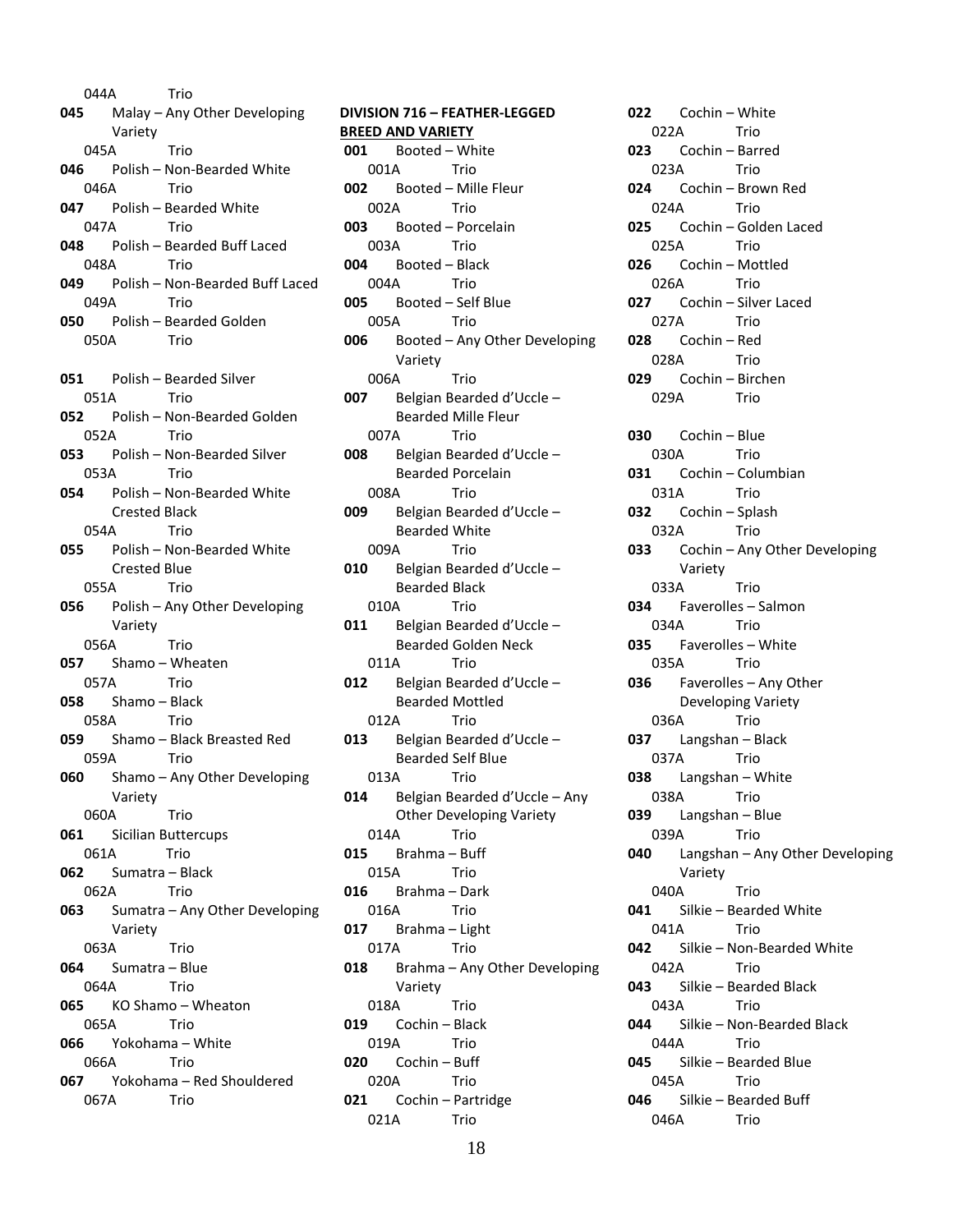**047** Silkie – Non-Bearded Gray 047A Trio **048** Silkie – Bearded Gray 048A Trio **049** Silkie – Bearded Partridge 049A Trio **050** Silkie – Non-Bearded Blue 050A Trio **051** Silkie – Non-Bearded Buff 051A Trio **052** Silkie – Non-Bearded Partridge 052A Trio **053** Silkie – Bearded Splash 053A Trio **054** Silkie – Bearded Self Blue 054A Trio **055** Silkie – Bearded Paint 055A Trio **056** Silkie – Any Other Developing Variety 056A Trio **057** Sultan 057A Trio **058** Cochin - Buff Columbia 058A Trio **059** Cochin – Lemon Blue 059A Trio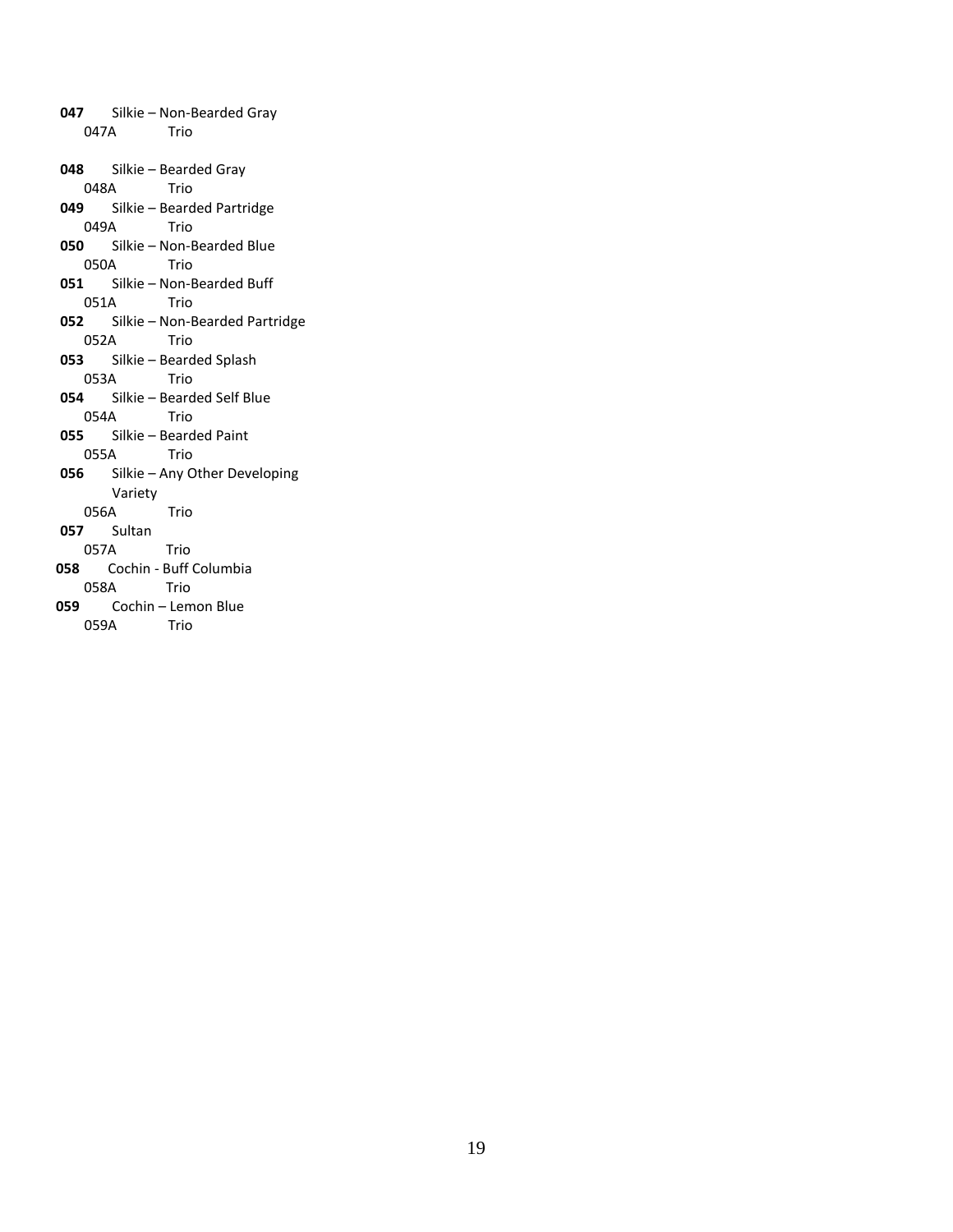### WATERFOWL

### DUCKS DIVISIONS 731 – 734

### **GEESE** DIVISIONS 735 – 737

**Small Animals Superintendent: John C. Nyberg <b>Agricultural Programs Manager:** Jodi Rametes **Email: [jnnyberg@juno.com](mailto:jnnyberg@juno.com) Phone: 971-701-6570 Phone: 971-832-0777 Email: agprograms@oregonstatefair.org Show Office Phone: 503-689-5483 Oregon State Fair Office: 971-701-6573**

**[CLICK HERE FOR ONLINE ENTRY REGISTRATION](http://oregona.fairwire.com/)**

#### **ENTRY DEADLINE: ENTRY FEES:**

Entries must be received by Thursday, August 25, 2022. \$2.00 per Entry per Class

#### **PREMIUMS OFFERED PER CLASS:**

#### **SINGLE ENTRY**

| <b>PLACING</b>     |  |  |                     |
|--------------------|--|--|---------------------|
| PREMIUMS   S6   S5 |  |  | <b>DEFINITIONS:</b> |

"Old Drake" and "Old Duck" ....................................................................... over 1 year "Young Drake" and "Young Duck" .............................................................. under 1 year

- **1. Entry must indicate Breed & Variety (class #), and Age & Sex (letter).**
- **2. Only pure breeds recognized by the APA will be accepted.**
- **3. Food and water provided by the Oregon State Fair.**
- **4. No Trios in Waterfowl.**

Please select the appropriate "Age/Sex" during registration: **C** – Old Drake **H** – Old Duck **K** – Young Drake **P** – Young Duck

#### **DIVISION 731 – HEAVY DUCKS BREED AND VARIETY**

- **001** Silver Appleyard
- **002** Aylesbury White
- **003** Pekin White
- **004** Pekin Any Other Developing Variety
- **005** Rouen Gray
- **006** Muscovy White
- **007** Muscovy Black
- **008** Muscovy Blue
- **009** Muscovy Chocolate
- **010** Muscovy Any Other Developing Variety
- **011** Saxony

#### **DIVISION 732 – MEDIUM DUCKS**

#### **BREED AND VARIETY**

| 001 | Cayuga – Black                         |
|-----|----------------------------------------|
| 002 | Cayuga – Any Other Developing Variety  |
| 003 | Crested - White                        |
| 004 | Crested - Black                        |
| 005 | Crested – Any Other Developing Variety |
|     |                                        |

**006** Swedish – Blue **007** Swedish – Any Other Developing Variety

**008** Buff – Buff

### **DIVISION 733 – LIGHT DUCKS**

### **BREED AND VARIETY**

- **001** Runner Fawn & White
- **002** Runner White
- **003** Runner Penciled
- **004** Runner Black
- **005** Runner Buff
- **006** Runner Chocolate
- **007** Runner Cumberland Blue
- **008** Runner Gray
- **009** Runner Any Other Developing Variety
- **010** Campbell Khaki
- **011** Campbell Any Other Developing Variety
- **012** Magpie Black & White
- **013** Magpie Blue & White
- **014** Magpie Any Other Developing Variety
- **015** Welsh Harlequin Silver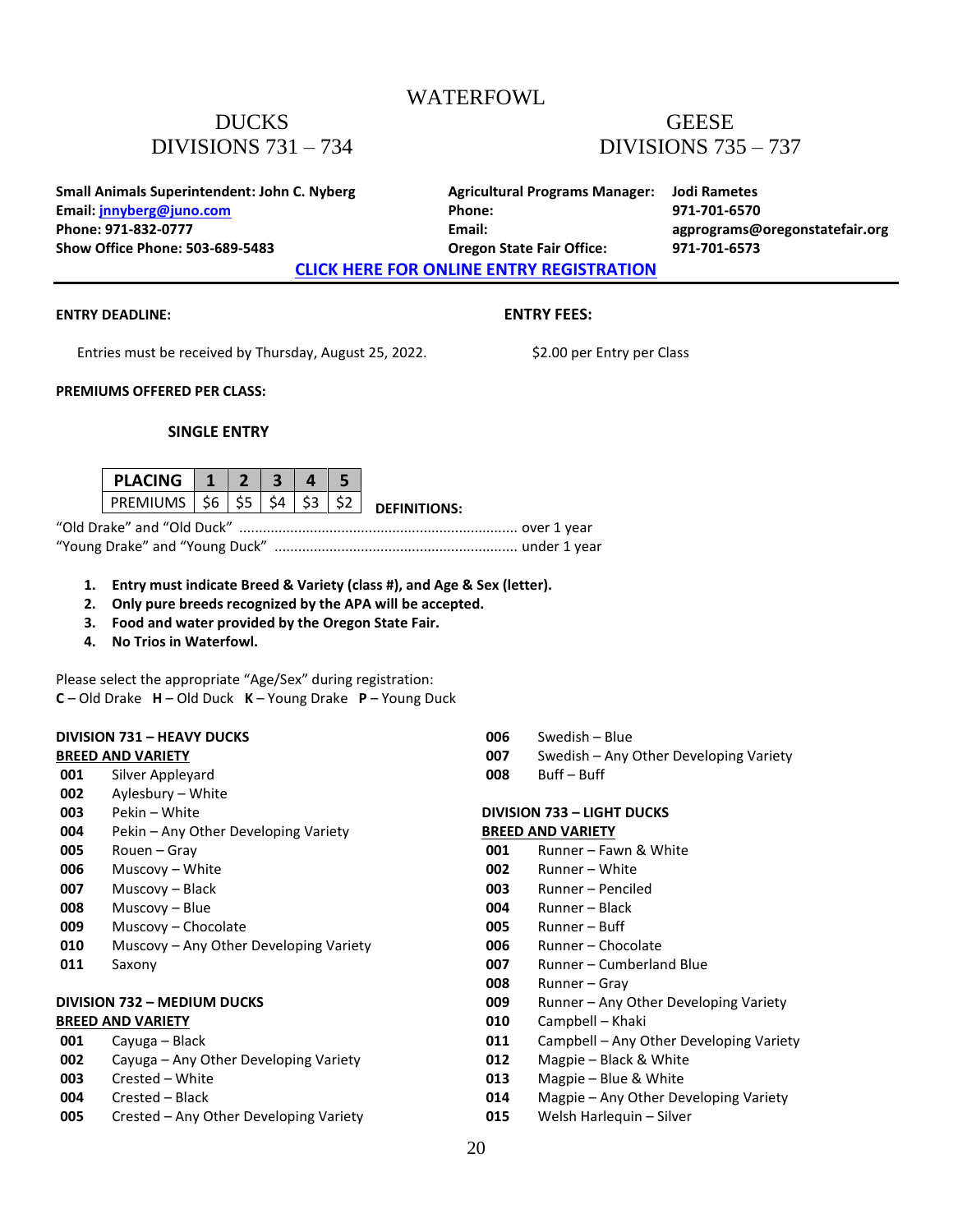#### **DIVISION 734 – BANTAM DUCKS**

#### **BREED AND VARIETY**

- Call Gray
- Call White
- Call Blue Fawn
- Call Snowy
- Call Buff
- Call Pastel
- Call Butterscotch
- Call Chocolate
- Call Any Other Developing Variety
- East Indie Black
- East Indie Any Other Developing Variety
- Mallard Gray
- Mallard Snowy
- Mallard Any Other Developing Variety
- Call Blue

#### **DIVISION 735 – HEAVY GEESE**

#### **BREED AND VARIETY**

- Toulouse Gray
- Toulouse Buff
- Toulouse Any Other Developing Variety
- Embden White
- Embden Any Other Developing Variety
- African Brown
- African White
- African Buff
- African Any Other Developing Variety

#### **DIVISION 736 – MEDIUM GEESE BREED AND VARIETY**

- Sebastopol White
- Sebastopol Any Other Developing Variety
- Pilgrim Sex-linked
- American Buff Buff
- Saddleback Pomeranian Gray
- Saddleback Pomeranian Buff
- Saddleback Pomeranian Any Other Developing Variety
- Steinbacher Blue

#### **DIVISION 737 – LIGHT GEESE**

#### **BREED AND VARIETY**

- Chinese Brown
- Chinese White
- Chinese Any Other Developing Variety
- Tufted Roman White
- Tufted Roman Any Other Developing Variety
- Canada Eastern
- Egyptian Brown
- Egyptian Any Other Developing Variety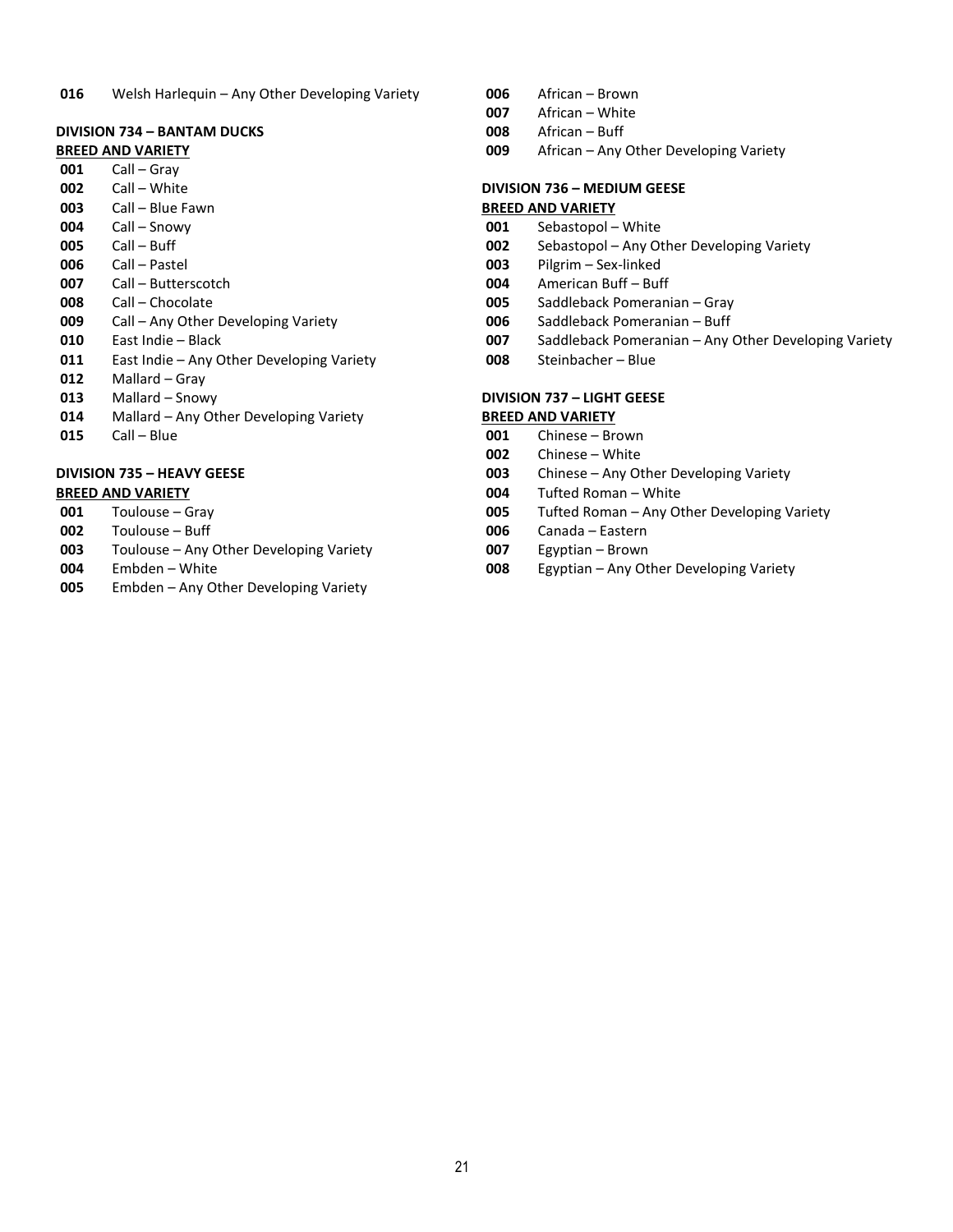# HELMETED GUINEA FOWL – DIVISION 721

**Small Animals Superintendent: John C. Nyberg Agricultural Programs Manager: Jodi Rametes Email: [jnnyberg@juno.com](mailto:jnnyberg@juno.com) Phone: 971-701-6570 Phone: 971-832-0777 Email: agprograms@oregonstatefair.org Show Office Phone: 503-689-5483 Oregon State Fair Office: 971-701-6573**

**[CLICK HERE FOR ONLINE](http://oregona.fairwire.com/) ENTRY REGISTRATION**

#### **ENTRY DEADLINE: ENTRY FEES:**

Entries must be received by Thursday, August 25, 2022. \$2.00 per Entry per Class

#### **PREMIUMS OFFERED PER CLASS:**

#### **SINGLE ENTRY**

| <b>PLACING</b>             |  |  |  |
|----------------------------|--|--|--|
| PREMIUMS   \$6   \$5   \$4 |  |  |  |

#### **DEFINITIONS:**

- **1. Entry must indicate Breed & Variety (class #), and Age & Sex (letter).**
- **2. Only pure breeds will be accepted.**
- **3. Food and water provided by the Oregon State Fair.**
- **4. Limit: 10 Guinea entries per exhibitor.**
- **5. Please indicate Flock Health Certificate Number and veterinarian's name upon arrival, if available.**
- **6. No Trios.**

Please select the appropriate "Age/Sex" during registration: **C** – Cock **H** – Hen **K** – Cockerel **P** – Pullet

#### **DIVISION 721 – HELMETED GUINEA FOWL BREED AND VARIETY**

- **001** Helmeted Guinea Fowl Pearl
- **002** Helmeted Guinea Fowl Lavender
- **003** Helmeted Guinea Fowl White
- **004** Helmeted Guinea Fowl Any Other Developing Variety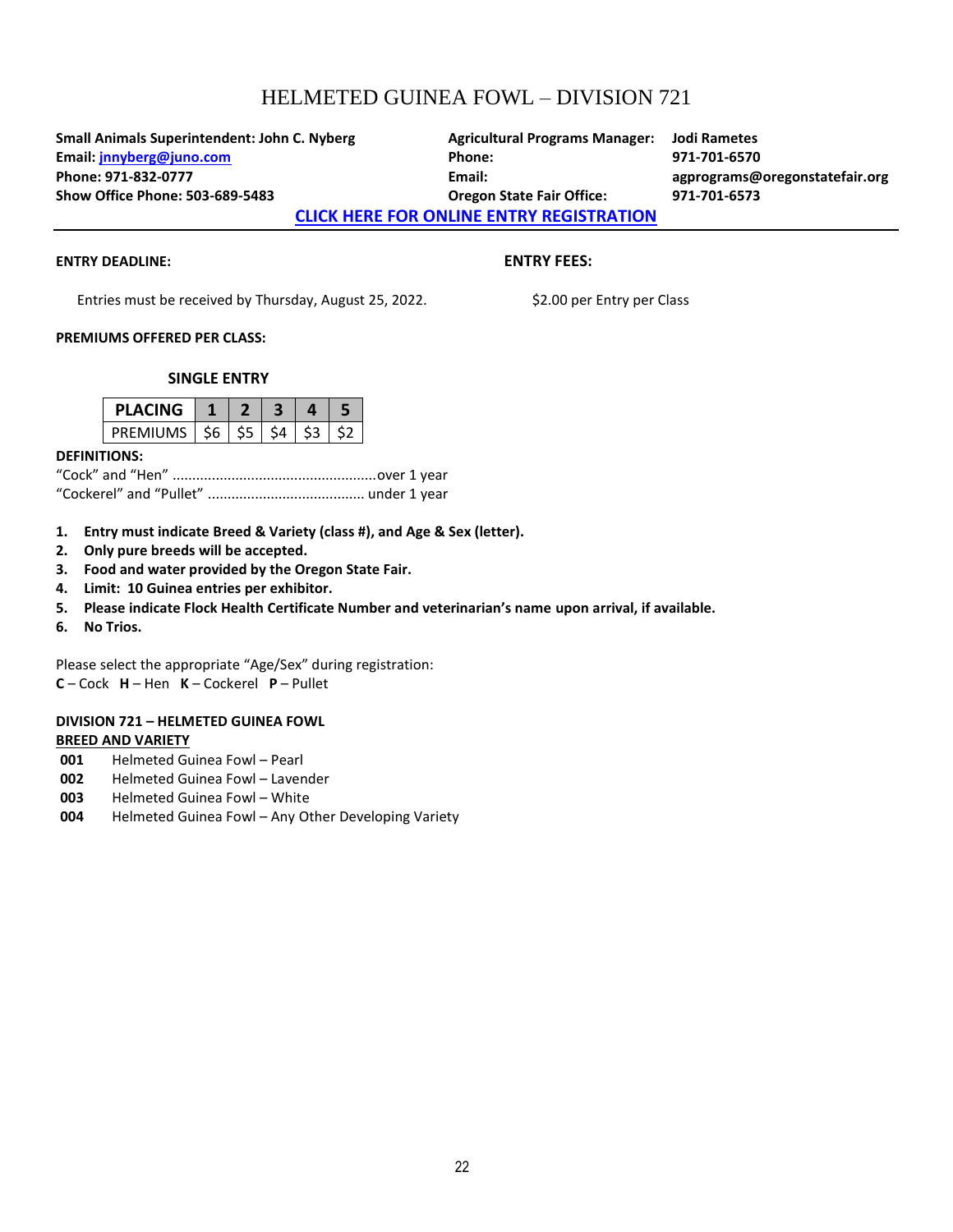### TURKEYS – DIVISION 760

**Small Animals Superintendent: John C. Nyberg Agricultural Programs Manager: Jodi Rametes Email: [jnnyberg@juno.com](mailto:jnnyberg@juno.com) Phone: 971-701-6570 Phone: 971-832-0777 Email: agprograms@oregonstatefair.org Show Office Phone: 503-689-5483 Oregon State Fair Office: 971-701-6573**

**[CLICK HERE FOR ONLINE ENTRY REGISTRATION](http://oregona.fairwire.com/)**

#### **ENTRY DEADLINE: ENTRY FEES:**

Entries must be received by Thursday, August 25, 2022. \$2.00 per Entry per Class

#### **PREMIUMS OFFERED PER CLASS:**

#### **SINGLE ENTRY**

| PLACING                    |  |     |  |
|----------------------------|--|-----|--|
| PREMIUMS   \$6   \$5   \$4 |  | -53 |  |

#### **DEFINITIONS:**

"Old Tom" and "Old Hen" .......................................over 1 year "Young Tom" and "Young Hen" ........................... under 1 year

- **1. Entry must indicate Breed & Variety (class #), and Age & Sex (letter).**
- **2. Only pure breeds recognized by the APA will be accepted.**
- **3. Food and water provided by the Oregon State Fair.**
- **4. Limit: 10 Turkey entries per exhibitor.**
- **5. No Trios.**

Please select the appropriate "Age/Sex" during registration: **C** – Old Tom **H** – Old Hen **K** – Young Tom **P** – Young Hen

# **DIVISION 760 – TURKEYS**

### **BREED AND VARIETY**

- **001** Turkey Bronze
- **002** Turkey Narragansett
- **003** Turkey White Holland
- **004** Turkey Black
- **005** Turkey Slate
- **006** Turkey Bourbon Red
- **007** Turkey Beltsville Small White
- **008** Turkey Royal Palm
- **009** Turkey Any Other Developing Variety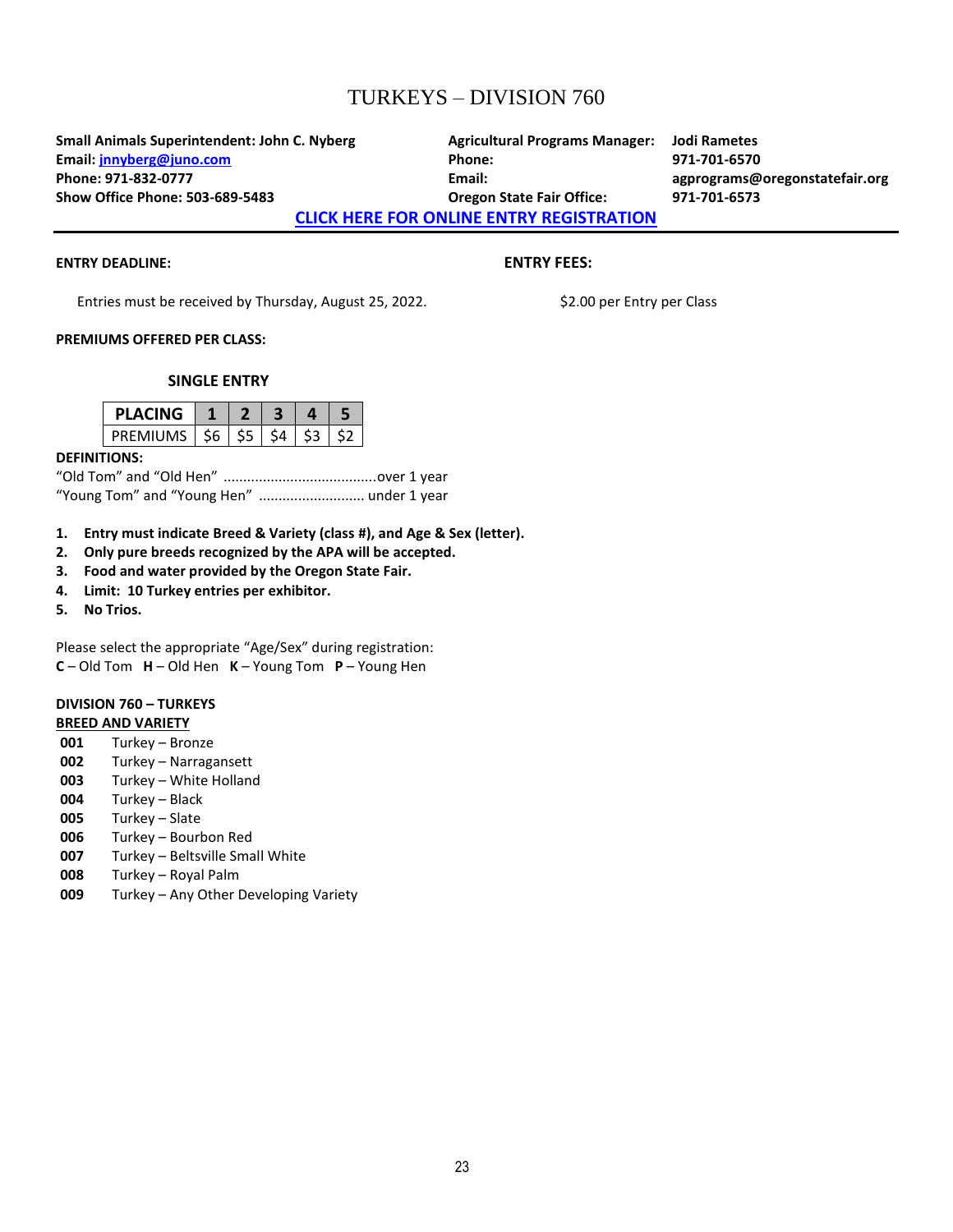

# **Cochins International Special Meet**

As one of the premier breed clubs for Fancy Poultry, we are dedicated to the advancement, excellence and preservation of both Bantam and Large Fowl Cochins. Our purpose and goal is to promote, encourage and foster the development of the Cochin breed. We are truly an International club, with members in Canada, France,

Germany, Romania, the United Kingdom, and Belgium**.** Membership runs from January 1 to December 31 of each year. Regular individual membership and family membership dues are \$15.00, junior membership (under age 18) is \$7.50 however, junior members do not earn Master Breeder points. If a junior wishes to earn points then he/she must purchase a regular individual membership and compete in an open show. **http://www.cochinsint.com/**



# **State Meet For Oregon**

**AMERICAN SILKIE BANTAM CLUB BEST OF BREED** AND **RESERVE OF BREED**

(When requirements are met in Open and Junior shows.)

*Meet Awards*

*Special Meets – Certificates for Best of Breed & Reserve of Breed*

*District and State Meets – Flat Ribbons for Best of Breed& Reserve of Breed*

*Both Open and Jr. Meet requirements: 2 Exhibitors and 10 Silkies.*

*(Note this does not apply to Points)*

*Yearly Membership: \$10 Juniors - \$15 Adults -\$20 Family - \$20 Members outside USA*

*Members Receive Quarterly Newsletters and a Yearbook and access to the Member's Community Area of the ASBC Website which includes: access to classifieds, forum, live chats, past newsletters, photo albums and more!*

*Send Dues, Name, Address, Telephone Number, and Email Address to the ASBC Secretary/Treasurer*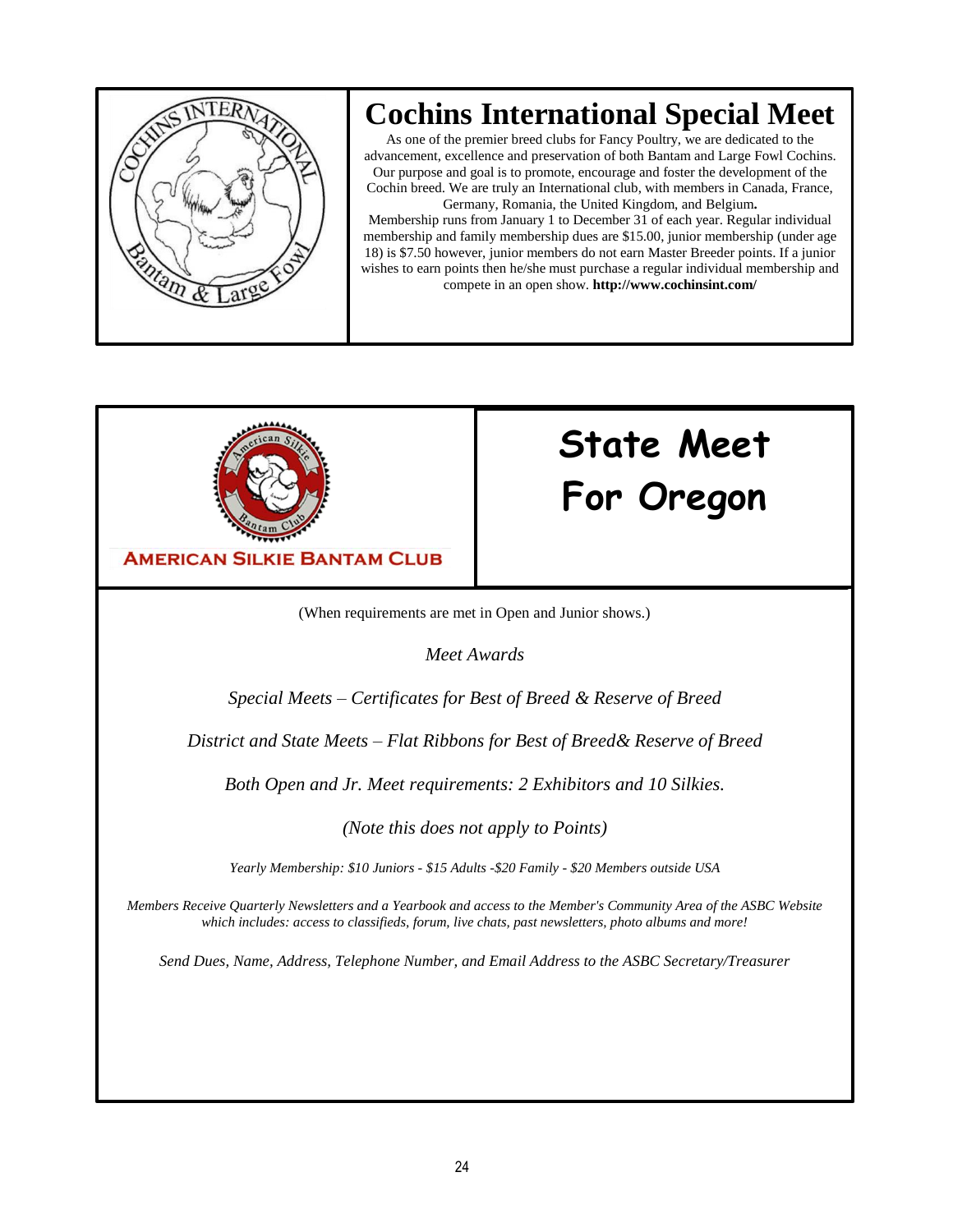### **American Poultry Association Awards State Meet Barb Tuss – Oregon's APA Rep**

The APA invites you to become a member. Adult dues are \$10 for one (1) year, or \$25 for three (3) years, \$25 for one (1) year outside the U.S. and Canada; Junior dues (for those 18 and under) are \$5 per year. Life Endowment Trust Membership is \$200. All Annual and Endowment Trust Life members receive the yearbook and are eligible to earn points toward a Master Exhibitor Award. Every member is eligible for the awards at this show.

A minimum of five (5) Master Exhibitor points will be awarded to any qualified win at this show.

#### **AWARDS**

An **APA Certificate** will be awarded when ten (10) or more are judged:

Grand and Reserve Champion Large Chicken Grand and Reserve Champion Bantam Grand and Reserve Champion Duck Grand and Reserve Champion Goose Grand and Reserve Champion Turkey

An **APA Medal** will be awarded to the Champion in each of the following classes when ten (10) or more are judged in the class.

| <b>LARGE CHICKENS</b>     | <b>DUCKS</b>  | <b>BANTAMS</b>              | <b>GEESE</b> | <b>TURKEYS</b>              |
|---------------------------|---------------|-----------------------------|--------------|-----------------------------|
| American                  | Heavy         | Modern Game                 | Heavy        | All competing in one class. |
| Asiatic                   | Medium        | Old English                 | Medium       |                             |
| English                   | Light         | Single-Comb, Clean-Legged   | Light        |                             |
| Mediterranean             | <b>Bantam</b> | Rosecomb, Clean-Legged      |              |                             |
| Continental               |               | All Other Comb Clean-Legged |              |                             |
| All Other Standard Breeds |               | Feather Legged              |              |                             |

#### **JUNIOR AWARDS**

An **APA Medal** plus one (1) year Junior Membership will be given for the following:

Champion Large Chicken shown by a Junior Champion Bantam Shown by a Junior Champion of Ducks, Geese and Turkeys combined that is shown by a Junior.

Juniors need not be members to receive these awards.

All judging shall be by the latest edition of the American Standard of Perfection, copyrighted by the American Poultry Association, Inc. This book will be available at the show. See Barb Tuss.

Application for membership may be made at the show or may be sent to the American Poultry Association, P.O. Box 9, Lucasville, OH 45648. Phone 740-876-4845

Applications will be available at the show , see your show secretary, Barb Truss.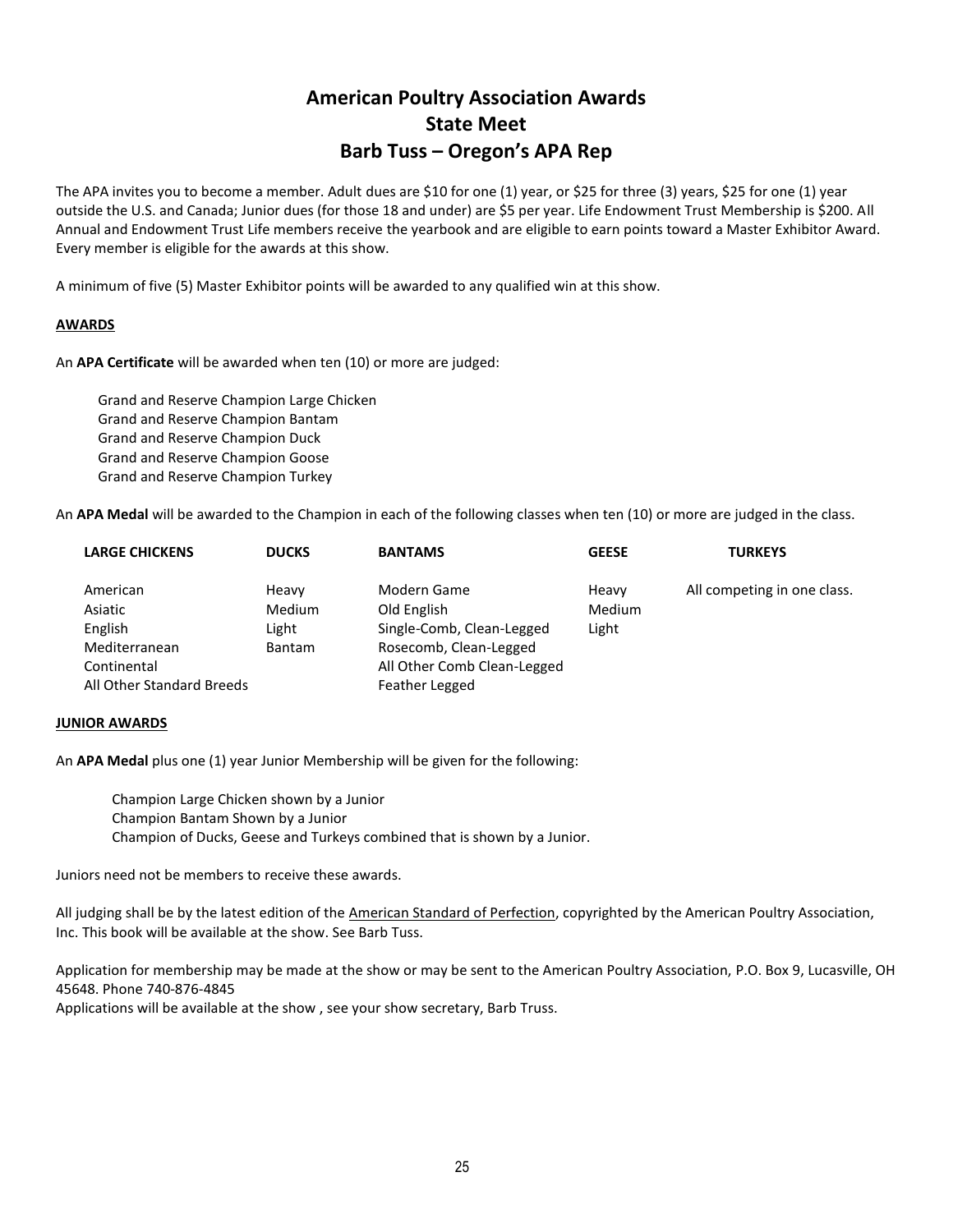### **AMERICAN BANTAM ASSOCIATION**

#### **PO Box 127, August, NJ 07822 Phones: 973-383-6944**

**STATE MEET**

#### **Doddie Truedson, Oregon Representative for ABA**

#### **AWARDS**

Pins for Champion and Reserve for all seven (7) Bantam Divisions, providing there are 25 birds competing. Pins for all starred wins in the show.

Only ABA members are eligible to compete for the above awards. Dues are \$10 per year, or \$25 for three (3) years. New members receive a copy of the quarterly and the latest available copy of the Annual American Bantam Association Year Book which lists 900 advertisers and includes a complete breed and variety index. Winners of ABA awards are listed in the yearbook under Who's Who in Bantams. Starred wins are also awarded to Best and Reserve of Breed and Variety when 100 or more birds are competing. A single bird is eligible for only one (1) award and can early only one (1) starred win. **\*\*\* Awards are subject to change.**

### **OREGON STATE FAIR AWARDS**

#### **LARGE FOWL**

| To receive class champion awards, there must be at least 10 entries present. |  |
|------------------------------------------------------------------------------|--|

#### **BANTAMS**

| To receive class champion awards, there must be at least 20 entries present. |  |
|------------------------------------------------------------------------------|--|

#### **WATERFOWL**

| To receive class champion awards, there must be at least 10 entries present. |  |
|------------------------------------------------------------------------------|--|

### **GUINEAS**

| Must have 10 entries competing to award.                                           |  |
|------------------------------------------------------------------------------------|--|
| <b>TURKEYS</b>                                                                     |  |
|                                                                                    |  |
| Must have two (2) exhibitors with a minimum of six (6) turkeys competing to award. |  |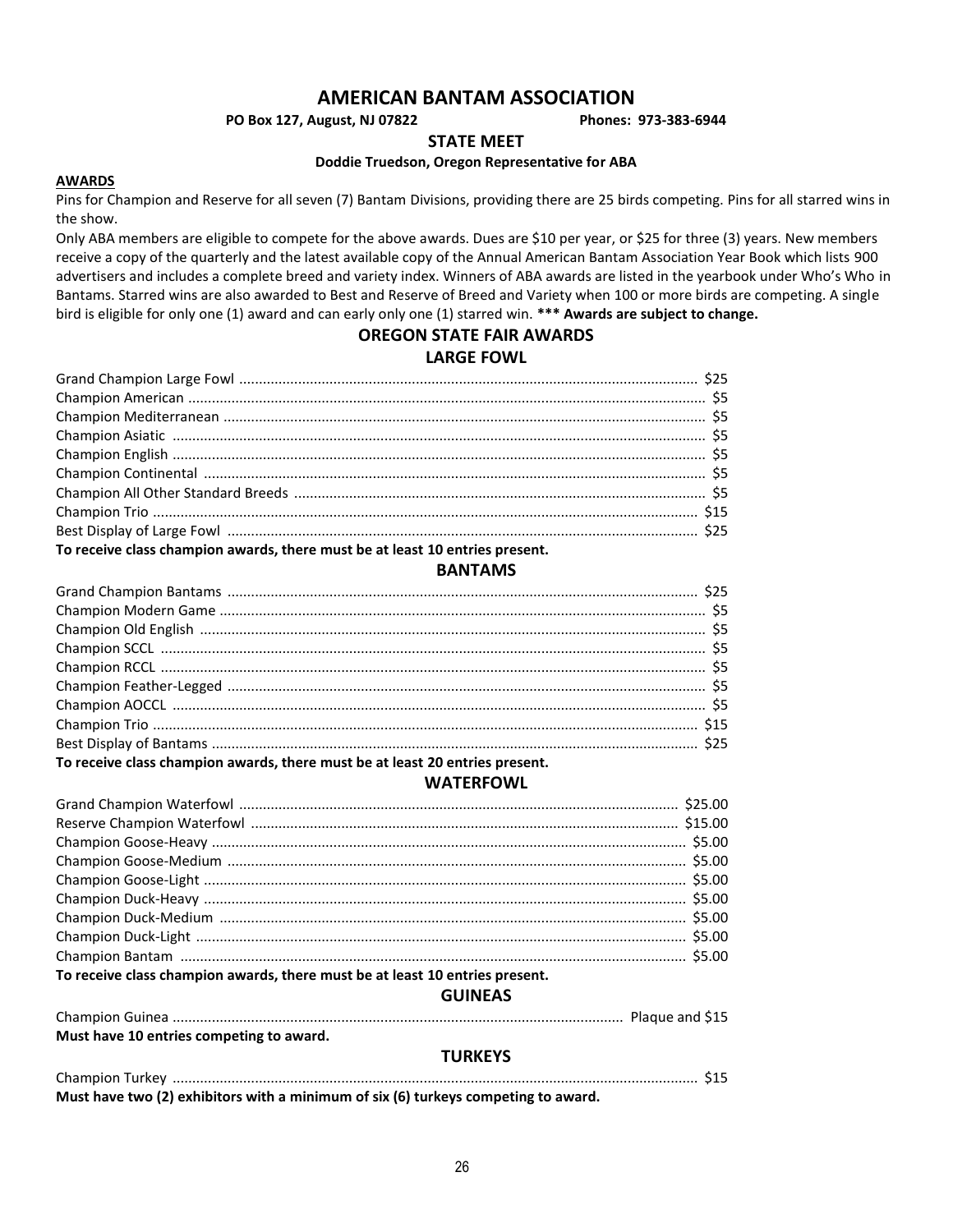### PIGEONS AND DOVES DIVISIONS 741 - 750 SINGLE BIRDS

| <b>Small Animals Superintendent: John C. Nyberg</b> | <b>Agricultural Programs Manager:</b>           | Jodi Rametes                   |
|-----------------------------------------------------|-------------------------------------------------|--------------------------------|
| Email: <i>jnnyberg@juno.com</i>                     | Phone:                                          | 971-701-6570                   |
| Phone: 971-832-0777                                 | Email:                                          | agprograms@oregonstatefair.org |
| <b>Show Office Phone: 503-689-5483</b>              | <b>Oregon State Fair Office:</b>                | 971-701-6573                   |
|                                                     | <b>CLICK HERE FOR ONLINE ENTRY REGISTRATION</b> |                                |

All birds will be judged in accordance with the latest standards adopted by the National Pigeon Association and the leading specialty clubs of America. Where no American standards are in vogue, the latest European standard will be used. Only recognized colors of varieties shall be considered in "Any Color" (AC) or "Any Other Color" (AOC) or "Any Variety" (AV) Classes.

All young birds must be identified by a serial numbered current year seamless leg band of correct size conforming to the entry upon arrival at the show. Old birds must have either seamless or split prior year serial numbered bands conforming to the entry form. All split banded birds must be entered as old birds. NO DOUBLE BANDED BIRDS AND NO NAME OR ADDRESS BANDS. One band must be taped.

- **● Birds must be dusted for lice before entry into showroom.**
- **● It is strongly recommended that all birds be vaccinated for the Paramyxovirus at least thirty (30) days prior to the show.**

#### **ENTRY DEADLINE: ENTRY FEES:**

Entries must be received by August 25, 2022. \$2 per Entry per Class

**PREMIUMS OFFERED PER CLASS:**

#### **SINGLE ENTRY**

| <b>PLACING</b> |             |      |  |                     |
|----------------|-------------|------|--|---------------------|
| PRFMIUMS       | $56$   $55$ | - S4 |  | <b>DEFINITIONS:</b> |

"Old Cock" and "Old Hen" ........................................................... last year's hatch or older "Young Cock" and "Young Hen" ......................................................... current year's hatch

- **1. Entry must indicate Breed & Variety (class #), and Age & Sex (letter).**
- **2. Pure Breeds only are eligible for premium money.**
- **3. Food and water provided by the Oregon State Fair.**

Please select the appropriate "Age/Sex" during registration: **A** – Old Cock **B** – Old Hen **C** – Young Cock **D** – Young Hen

|     | <b>DIVISION 741 - FORM</b> | 011 | <b>English Show Homer</b> | 021 | Lahore                   |
|-----|----------------------------|-----|---------------------------|-----|--------------------------|
| 001 | <b>American Crest</b>      | 012 | <b>Exhibition Homer</b>   | 022 | Magpie                   |
| 002 | American Giant Homer       | 013 | Florentine                | 023 | Maltese                  |
| 003 | American Giant Rumbler     | 014 | French Mondain            | 024 | Modena                   |
| 004 | American Show Racer        | 015 | Genuine Homer             | 025 | Polish Lynx              |
| 005 | Antwerp                    | 016 | German Beauty Homer       | 026 | Prachener Kanik          |
| 006 | Carneau                    | 017 | German Modena             | 027 | Racing Homer             |
| 007 | Cauchois                   | 018 | <b>Giant Runt</b>         | 028 | Saddle Show Racing Homer |
| 008 | Coburg Lark                | 019 | Hungarian                 | 029 | Show Homer               |
| 009 | <b>Crested Soultz</b>      | 020 | Hungarian Giant House     | 030 | Show King                |
| 010 | Egyptian Swift             |     | Pigeon                    | 031 | Show Racing Homer        |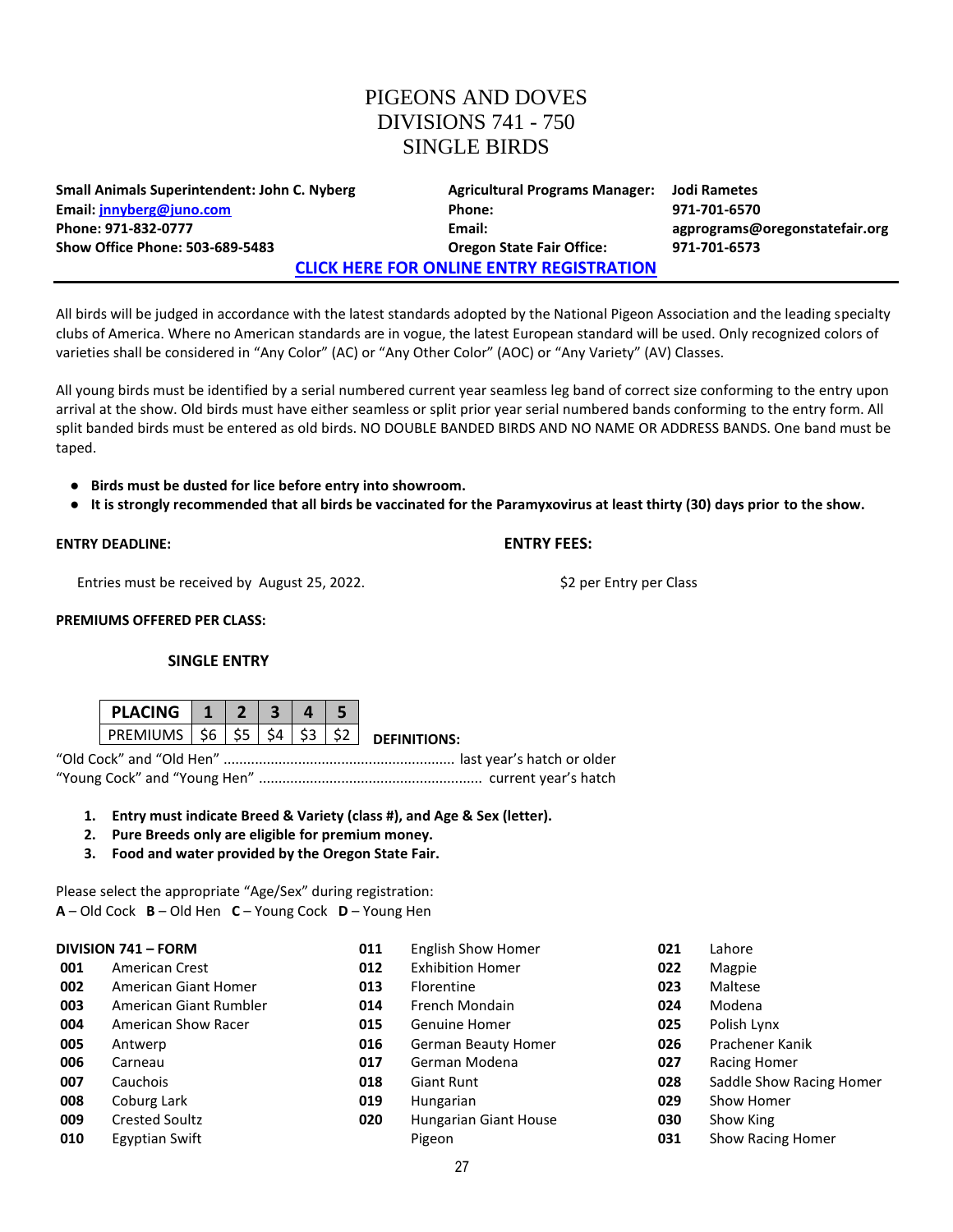- Strasser
- Swiss Mondaine
- Texan Pioneer

#### **DIVISION 742 – WATTLE**

|     | <b>DIVISION 742 - WATTLE</b>     |
|-----|----------------------------------|
| 001 | Barb                             |
| 002 | Dragoon                          |
| 003 | <b>English Carrier</b>           |
| 004 | French Bagdad                    |
| 005 | Polish Cere Pigeon               |
| 006 | Scandaroon                       |
| 007 | Spanish Barb                     |
| 008 | Steinhiem Bagdad                 |
|     | <b>DIVISION 743 - TRUMPETERS</b> |
| 001 | Altenburger Trumpeter            |
| 002 | Arabian Trumpeter                |
| 003 | Bernburg Trumpeter               |
| 004 | <b>Bokhara Trumpeter</b>         |
| 005 | Dresden Trumpeter                |
| 006 | <b>English Trumpeter</b>         |
| 007 | Franconian Trumpeter             |
| 008 | <b>German Beak Crested</b>       |
|     | Trumpeter                        |
| 009 | <b>German Double Crested</b>     |
|     | Trumpeter                        |
| 010 | Harzburg Trumpeter               |
| 011 | Siebenburger Dbl Crested         |
|     | Tumbler                          |
| 012 | <b>Thailand Laugher</b>          |
| 013 | Vogtlander Trumpeter             |

## **DIVISION 744 – STRUCTURE**

| 001 | American Fantasy          |
|-----|---------------------------|
| 002 | Chinese Owl               |
| 003 | Fantail                   |
| 004 | Frill Back                |
| 005 | Indian Fantail            |
| 006 | Jacobin                   |
| 007 | Old Dutch Capuchine       |
| 008 | Saint                     |
| 009 | Schmalkaldener Mohrenkopf |
|     |                           |

#### **DIVISION 745 – SYRIAN**

| 001 | Damascene                    |
|-----|------------------------------|
| 002 | Dewlap                       |
| 003 | I ebanon                     |
| 004 | Shakhsharli (Shiraz Tumbler) |
| 005 | Syrian Coop Tumbler          |
| 006 | Syrian Fantail               |
| 007 | Syrian Owl                   |
| 008 | Syrian Swift                 |
| 009 | Syrian Turbiteen             |
| 010 | Tagliji                      |
|     |                              |

**DIVISION 746 – DOVES**

| 001            | <b>Diamond Dove</b>                      |
|----------------|------------------------------------------|
| 002            | <b>Ringneck Dove</b>                     |
|                | <b>DIVISION 747 - OWLS &amp; FRILLS</b>  |
| 001            | Aachen Shield Owl                        |
| 002            | African Owl                              |
| 003            | Antwerp Smerle                           |
| 004            | <b>Barbary Owl</b>                       |
| 005            | Classic Old Frill                        |
| 006            | English Owl                              |
| 007            | German Color Tail Owl                    |
| 008            | German Shield Owl                        |
| 009            | Hamburg Sticken                          |
| 010            | Italian Owl                              |
| 011            | Macedonian Shield Owl                    |
| 012            | <b>Old Dutch Turbit</b>                  |
| 013            | Old German Owl                           |
| 014            | Oriental Frill                           |
| 015            | Polish Owl                               |
| 016            | Seraphim                                 |
| 017            | Turbit                                   |
| 018            | Valencian Figurita                       |
|                |                                          |
|                | DIVISION 748 - CROPPERS &                |
| <b>POUTERS</b> |                                          |
| 001            | American Bohemian Pou                    |
| 002            | <b>Bavarian Pouter</b>                   |
| 003            | <b>Brunner Pouter</b>                    |
| 004            | Colillano Pouter                         |
| 005            | <b>Czech Ice Pouter</b>                  |
| 006            | Dutch Cropper                            |
| 007<br>008     | <b>Elster Pouter</b>                     |
| 009            | <b>English Pouter</b><br>Gaditano Pouter |
| 010            | <b>Ghent Pouter</b>                      |
| 011            | Gorguero Pouter                          |
| 012            | Hana Pouter                              |
| 013            | <b>Holle Cropper</b>                     |
| 014            | Horseman Thief Pouter                    |
| 015            | Laudino Sevillano Pouter                 |
| 016            | Lille Pouter                             |
| 017            | Marchenero Pouter                        |
| 018            | Norwich Cropper                          |
| 019            | Old German Cropper                       |
| 020            | Pigmy Pouter                             |
| 021            | Pomeranian Pouter                        |
| 022            | Rafeno Pouter                            |
| 023            | <b>Reversewing Pouter</b>                |
| 024            | Saxon Pouter                             |
| 025            | Silesian Pouter                          |
| 026            | <b>Slovak Pouter</b>                     |
| 027            | <b>Starwitzer Pouter</b>                 |
| 028            | Stavak Or Stellar Pouter                 |
|                |                                          |

| 001 | American Bohemian Pouter     |
|-----|------------------------------|
| 002 | Bavarian Pouter              |
| 003 | <b>Brunner Pouter</b>        |
| 004 | Colillano Pouter             |
| 005 | <b>Czech Ice Pouter</b>      |
| 006 | Dutch Cropper                |
| 007 | <b>Elster Pouter</b>         |
| 008 | English Pouter               |
| 009 | Gaditano Pouter              |
| 010 | <b>Ghent Pouter</b>          |
| 011 | Gorguero Pouter              |
| 012 | Hana Pouter                  |
| 013 | Holle Cropper                |
| 014 | <b>Horseman Thief Pouter</b> |
| 015 | Laudino Sevillano Pouter     |
| 016 | Lille Pouter                 |
| 017 | Marchenero Pouter            |
| 018 | Norwich Cropper              |
| 019 | Old German Cropper           |
| 020 | Pigmy Pouter                 |
| 021 | Pomeranian Pouter            |
| 022 | Rafeno Pouter                |
| 023 | <b>Reversewing Pouter</b>    |
| 024 | Saxon Pouter                 |
| 025 | Silesian Pouter              |
| 026 | Slovak Pouter                |
| 027 | Starwitzer Pouter            |
| 028 | Stavak Or Stellar Pouter     |
| 029 | Streiger Pouter              |
| 030 | <b>Thuringer Pouter</b>      |

| Vooburg Shield Cropper |
|------------------------|
|                        |

| 001 | Archangel                  |
|-----|----------------------------|
| 002 | Bernhardiner Schecken      |
| 003 | Crescent                   |
| 004 | Field Color Pigeon         |
| 005 | Gabriel                    |
| 006 | Hyacinth                   |
| 007 | Ice Pigeon, Clean & Muffed |
| 008 | Lucerne Goldcollar         |
| 009 | Nuremberg Lark             |
| 010 | Pheasant Pigeon            |
| 011 | Saxon Breast Pigeon        |
| 012 | Saxon Field Color Pigeon   |
| 013 | Saxon Monk                 |
| 014 | Saxon Priest               |
| 015 | Saxon Reverse Wing         |
| 016 | Saxon Shield               |
| 017 | Saxon Spot                 |
| 018 | Saxon Stork                |
| 019 | Saxon White Tail           |
| 020 | South German Blaze         |
| 021 | South German Shield        |
| 022 | <b>Starling</b>            |
| 023 | Swallow Clean Legged       |
| 024 | Swallow Muffed             |
| 025 | <b>Swallow Nurnberg</b>    |
| 026 | Thuringer Goldkafertauben  |

#### **DIVISION 750 – TUMBLERS, ROLLERS, and HIGH FLYERS**

| 001 | American Domestic Show<br>Flight   |
|-----|------------------------------------|
| 002 | American Flying Baldhead           |
| 003 | American Flying Tumbler            |
| 004 | American Roller                    |
| 005 | American Show Baldhead             |
|     | Roller                             |
| 006 | American Show Roller               |
| 007 | <b>Ancient Tumbler</b>             |
| 008 | Australian Saddleback              |
|     | Tumbler                            |
| 009 | <b>Berlin LF Tumbler</b>           |
| 010 | <b>Berlin SF Tumbler</b>           |
| 011 | <b>Breslauer Tumbler</b>           |
| 012 | <b>Budapest High Flyer</b>         |
| 013 | <b>Budapest Muffed Stork</b>       |
| 014 | <b>Budapest Short Face Tumbler</b> |
| 015 | Catalonian Flying Pigeon           |
| 016 | Chinese Flying Pigeon              |
| 017 | Cologne Tumbler                    |
| 018 | Cumulet                            |
| 019 | Danish Tumbler                     |
| 020 | Danzig Highflier                   |
| 021 | Dutch Highflier                    |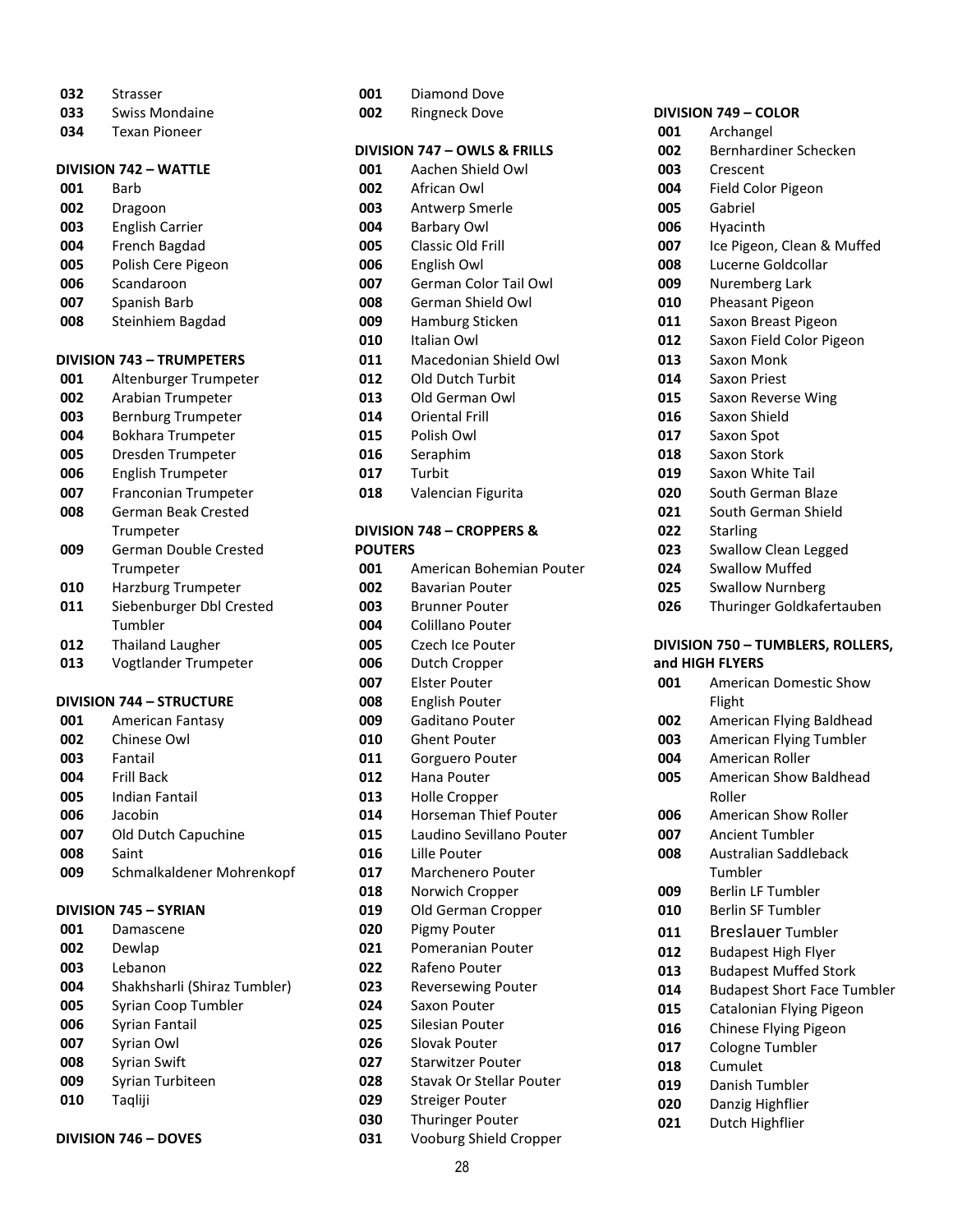| 022 | Eblinger Balhead Tumbler          | 043 | Mookee                        |
|-----|-----------------------------------|-----|-------------------------------|
| 023 | English LF Clean Leg Tumbler      | 044 | New York Medium Face          |
| 024 | English Long Face Muff            |     | Tippler                       |
|     | Tumbler                           | 045 | Norwegian Tumbler             |
| 025 | English Short Face Tumbler        | 046 | Nun                           |
| 026 | European Oriental Roller          | 047 | Old Dutch Tumbler             |
| 027 | <b>Exhibition Oriental Roller</b> | 048 | Oriental Roller (Exhibition?) |
| 028 | <b>Exhibition Tippler</b>         | 049 | Parlour Tumbler               |
| 029 | Felegyhazer Tumbler               | 050 | Persian Roller                |
| 030 | <b>Flying Flight</b>              | 051 | Polish Orlik (Ukranian        |
| 031 | <b>Flying Tippler</b>             |     | Skycutter)                    |
| 032 | Galacian Highflyer                | 052 | Portuguese Tumbler            |
| 033 | German Long Faced Tumbler         | 053 | Prager Short Face Tumbler     |
| 034 | German Nun                        | 054 | Rakovnik Roller               |
| 035 | Gumbinner Whitehead               | 055 | Reinaugen Tumbler             |
| 036 | Hamburg Tumbler                   | 056 | Romanian Naked Neck           |
| 037 | Helmet                            |     | Tumbler                       |
| 038 | Kazaner Tumbler                   | 057 | <b>Rostov Tumbler</b>         |
| 039 | Komorner Tumbler                  | 058 | Royal Snow Tumbler            |
| 040 | Konigsberg Moorhead               | 059 | <b>Russian Tumbler</b>        |
| 041 | Koros Tumbler                     | 060 | <b>Rzhev Tumbler</b>          |
| 042 | Krasnodarer Med. Beak             | 061 | Seldschuken                   |
|     | Tumbler                           | 062 | Show Bronze Tippler           |

| 063 | Silesian White Muffed       |
|-----|-----------------------------|
|     | Tumbler                     |
| 064 | Sisaker Roller              |
| 065 | Srebrniak &Perlovy          |
| 066 | Stettiner Tumbler           |
| 067 | Straslunder Highflier       |
| 068 | Sudbatschkaer Tumbler       |
| 069 | Szegediner Tumbler          |
| 070 | Taganrog Tumbler            |
| 071 | Temescheburger Schecken     |
| 072 | Uzbek Shortface Exhibition  |
|     | Tumbler                     |
| 073 | Vienna Gansel               |
| 074 | Vienna Mf Tumbler           |
| 075 | Vienna Sf Tumbler           |
| 076 | Vienna White Shield Tumbler |
| 077 | Volga Posture Tumbler       |
| 078 | Warsaw Butterfly            |
| 079 | West of England Tumbler     |
| 080 | Zitterhal                   |

### **OREGON STATE FAIR AWARDS**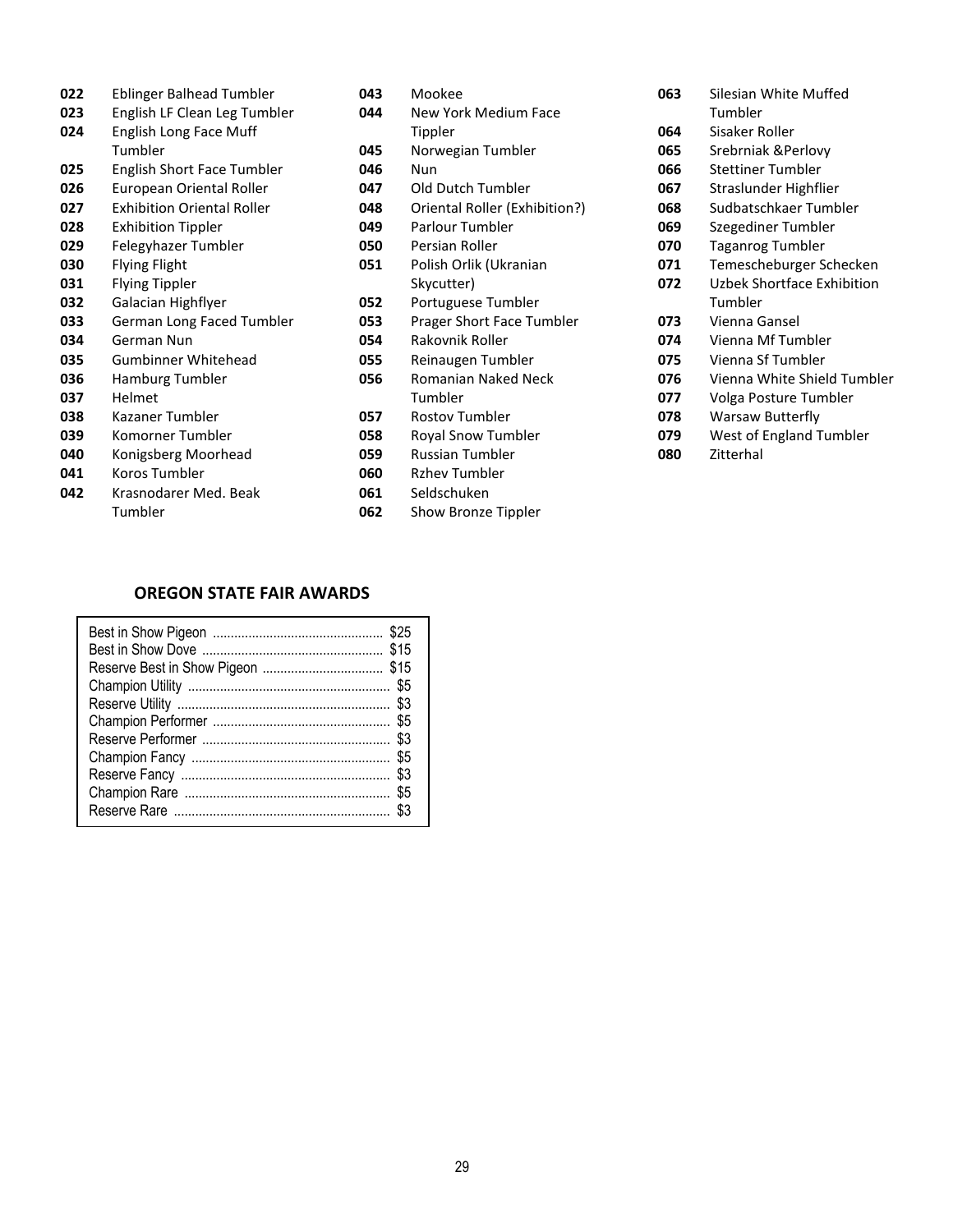# RABBITS DIVISIONS 751 - 754

| Small Animals Superintendent: John C. Nyberg | <b>Agricultural Programs Manager:</b>           | <b>Jodi Rametes</b>            |
|----------------------------------------------|-------------------------------------------------|--------------------------------|
| Email: jnnyberg@juno.com                     | <b>Phone:</b>                                   | 971-701-6570                   |
| Phone: 971-832-0777                          | Email:                                          | agprograms@oregonstatefair.org |
| Show Office Phone: 503-689-5483              | <b>Oregon State Fair Office:</b>                | 971-701-6573                   |
|                                              | <b>CLICK HERE FOR ONLINE ENTRY REGISTRATION</b> |                                |

This is an official American Rabbit Breeders' Association sanctioned show and the official show rules of ARBA Inc., will govern the show. Rabbit club sanctions will be posted at the show.

#### **ENTRY DEADLINE: ENTRY FEES:**

Entries must be received by Thursday, August 25, 2022. \$2.50 per Entry per Class

#### **PREMIUMS OFFERED PER CLASS:**

#### **SINGLE ENTRY**

| PΙΔ<br><b>ICING</b> |        |  |  |
|---------------------|--------|--|--|
| PREMIUMS            | - S6 L |  |  |

#### **DEFINITIONS:**

- **1. Entry must indicate Breed & Variety (class #), and Age & Sex (letter).**
- **2. Absolutely no rabbits under two (2) months of age, except for Fryers and Pre-Junior Heavyweights.**
- **3. Pure Breeds only are eligible for premium money.**
- **4. Food and water provided by the Oregon State Fair.**
- **5. The following breeds do not have a pre-junior class: American, Giant Angora, American Chinchilla, Flemish Giant, English Lop, French Lop and Silver Fox.**

Please select the appropriate "Age/Sex" during registration:

| <b>A</b> – Senior Buck       | $D -$ Senior Doe     | <b>G</b> – Pre-Junior Buck |
|------------------------------|----------------------|----------------------------|
| <b>B</b> – Intermediate Buck | E – Intermediate Doe | $H$ – Pre-Junior Doe       |
| $C -$ Junior Buck            | $F -$ Junior Doe     |                            |

| <b>DIVISION 751 - HEAVYWEIGHT RABBITS</b> |                        | 012 | Cinnamon                  |
|-------------------------------------------|------------------------|-----|---------------------------|
| <b>BREED AND VARIETY</b>                  |                        | 013 | Crème D'Argent            |
| 001                                       | American, Chinchilla   | 014 | English Lop, Broken       |
| 002                                       | American, Blue         | 015 | English Lop, Solid        |
| 003                                       | American, White        | 016 | Flemish Giant, Black      |
| 004                                       | Argente Brun           | 017 | Flemish Giant, Blue       |
| 005                                       | Beveren, Black         | 018 | Flemish Giant, Fawn       |
| 006                                       | Beveren, Blue          | 019 | Flemish Giant, Light Gray |
| 007                                       | Beveren, White         | 020 | Flemish Giant, Sandy      |
| 008                                       | Californian            | 021 | Flemish Giant, Steel Gray |
| 009                                       | Champagne D'Argent     | 022 | Flemish Giant, White      |
| 010                                       | Checkered Giant, Black | 023 | French Lop, Broken        |
| 011                                       | Checkered Giant, Blue  | 024 | French Lop, Solid         |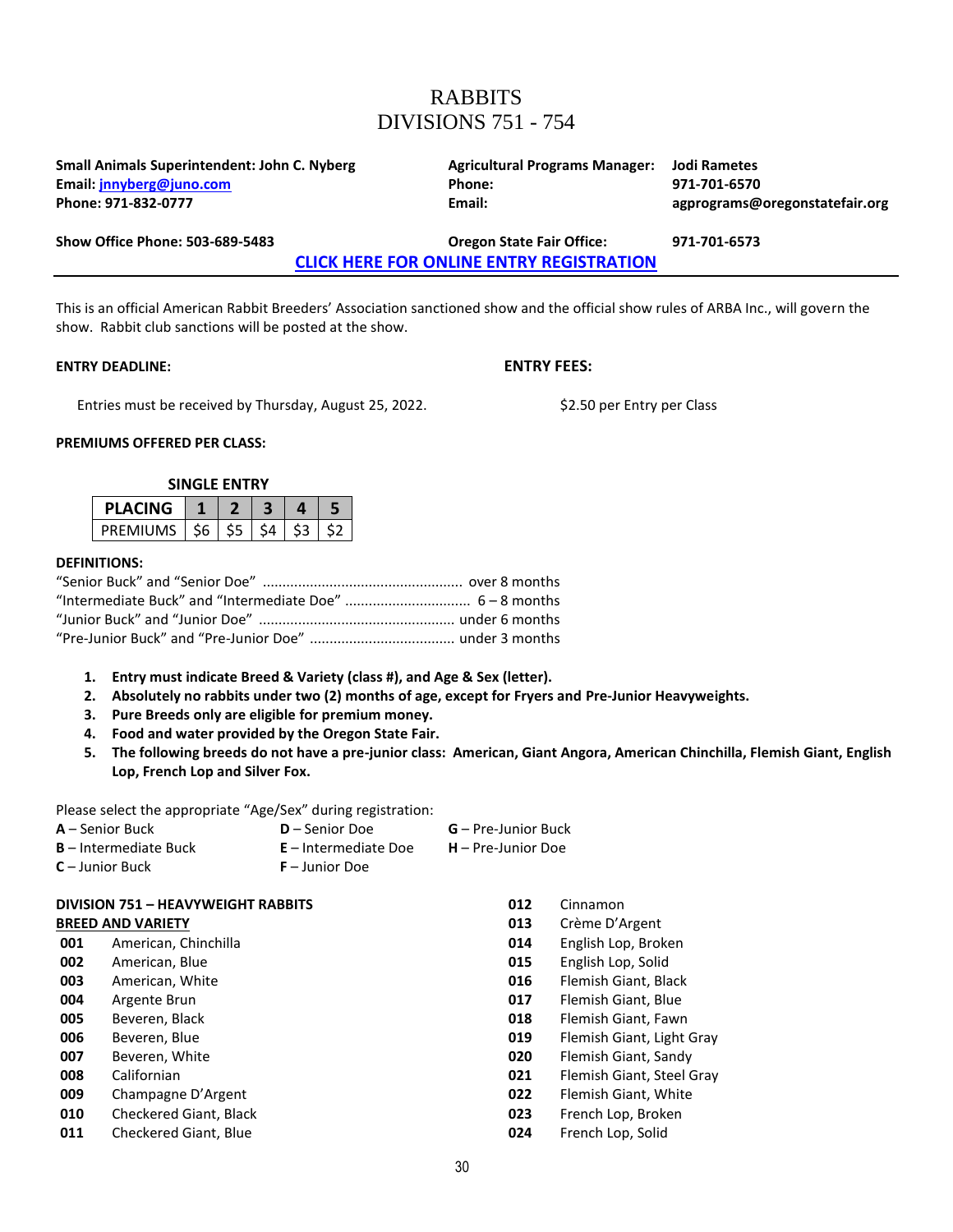- Giant Angora Giant Chinchilla Blanc De Hotot New Zealand, Black New Zealand, Blue New Zealand, Broken New Zealand, Red New Zealand, White Palomino, Golden Palomino, Lynx Satin, Black Satin, Blue Satin, Californian Satin, Chinchilla Satin, Chocolate Satin, Copper Satin, Otter Satin, Red Satin, Siamese Satin, White
- Silver Fox
- Silver Fox, Chocolate

#### **CLASS 752 – LIGHTWEIGHT RABBITS BREED AND VARIETY**

 American Fuzzy Lop, Broken American Fuzzy Lop, Solid American Sable Belgian Hare, Tan, Black Belgian Hare, Tan, Blue Belgian Hare, Tan, Chocolate Belgian Hare, Tan, Lilac Britannia Petite, Black Britannia Petite, Black Otter Britannia Petite, Blue-Eyed White Britannia Petite, Broken Britannia Petite, Chestnut Agouti Britannia Petite, Ruby-Eyed White Britannia Petite, Sable Marten Britannia Petite, Siamese Sable Dutch, Black Dutch, Blue Dutch, Chinchilla Dutch, Chocolate Dutch, Gray Dutch, Steel Dutch, Tortoise Dwarf Hotot, Black Dwarf Hotot, Chocolate English Angora, Colored English Angora, White English Spot, Black English Spot, Blue English Spot, Chocolate English Spot, Gold English Spot, Gray

 English Spot, Lilac English Spot, Tortoise Florida White French Angora, Colored French Angora, White Harlequin, Japanese Harlequin, Magpie Havana, Black Havana, Blue Havana, Broken Havana, Chocolate Havana, Lilac Himalayan, Black Himalayan, Blue Himalayan, Chocolate Himalayan, Lilac Holland Lop, Broken Holland Lop, Solid Jersey Wooly, Agouti Group Jersey Wooly, A.O.V. Group Jersey Wooly, Broken Jersey Wooly, Self Group Jersey Wooly, Shaded Group Jersey Wooly, Tan Pattern Group Lilac Lionhead, Chocolate Lionhead, Ruby Eyed White Lionhead, Seal Lionhead, Tortoise Mini-Lop, Broken Mini-Lop, Solid Mini-Rex, Black Mini-Rex, Blue Mini-Rex, Blue Eyed White Mini-Rex, Broken Mini-Rex, Castor Mini-Rex, Chinchilla Mini-Rex, Chocolate Mini-Rex, Himalayan Mini-Rex, Lilac Mini-Rex, Lynx Mini-Rex, Opal Mini-Rex, Otter Mini-Rex, Red Mini-Rex, Sable Point Mini-Rex, Seal Mini-Rex, Silver Marten Mini-Rex, Smoke Pearl Mini-Rex, Tortoise Mini-Satin, Black Mini-Satin, Blue Mini-Satin, Broken Mini-Satin, Chinchilla Mini-Satin, Chocolate Agouti Mini-Satin, Chocolate Mini-Satin, Copper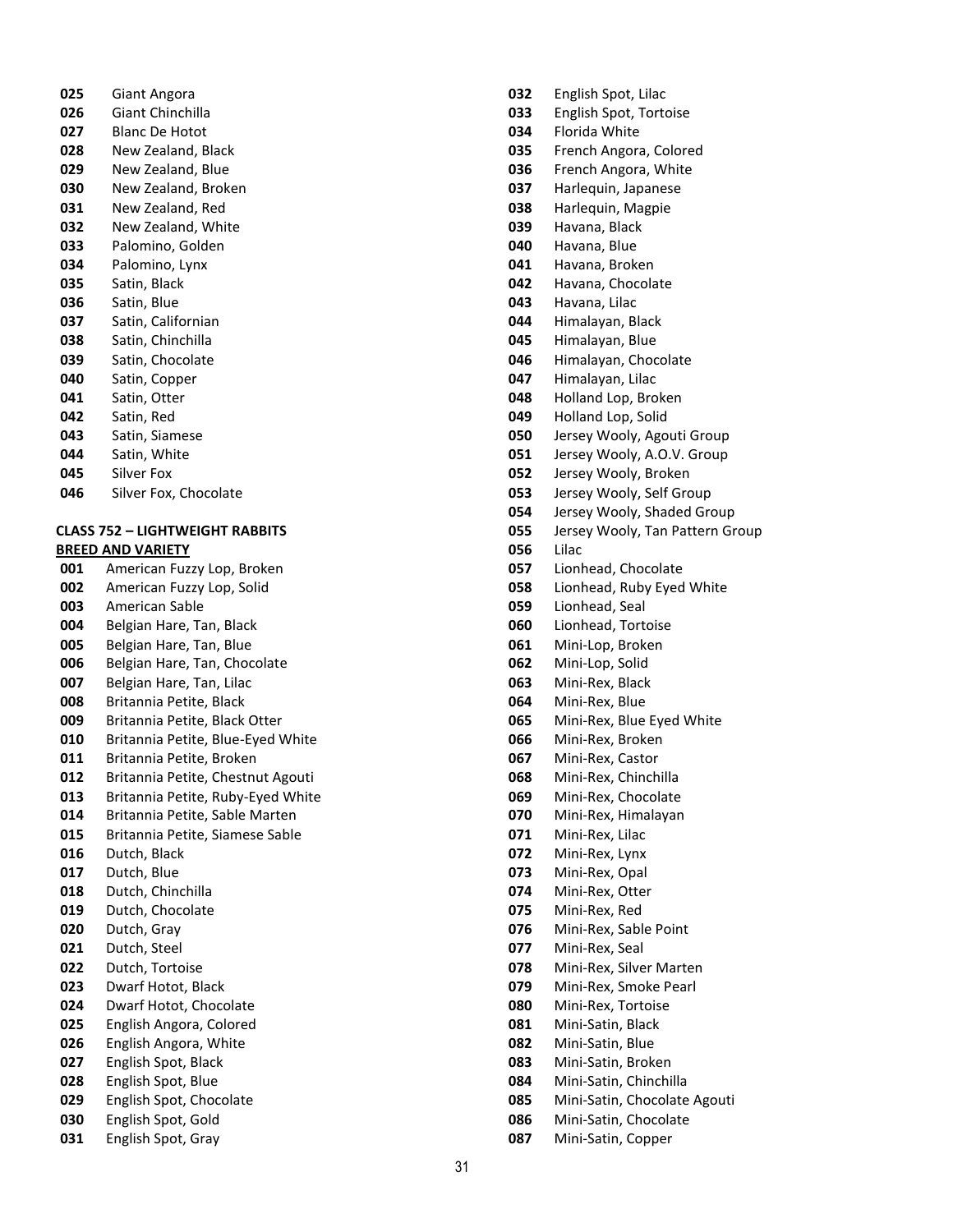Mini-Satin, Himalayan Mini-Satin, Opal Mini-Satin, Otter Mini-Satin, Red Mini-Satin, Siamese Mini-Satin, Silver Marten Mini-Satin, Squirrel Mini-Satin, Tortoise Mini-Satin, White Netherland Dwarf, Black Netherland Dwarf, Blue Netherland Dwarf, Chocolate Netherland Dwarf, Lilac Netherland Dwarf, White Ruby-Eyed Netherland Dwarf, White Blue-Eyed Netherland Dwarf, Blue Tortoise Shell Netherland Dwarf, Siamese Point Netherland Dwarf, Siamese Sable Netherland Dwarf, Siamese Smoke Pearl Netherland Dwarf, Tortoise Shell Netherland Dwarf, Chestnut Netherland Dwarf, Chinchilla Netherland Dwarf, Lynx Netherland Dwarf, Opal Netherland Dwarf, Squirrel Netherland Dwarf, Otter Netherland Dwarf, Sable Marten Netherland Dwarf, Silver Marten Netherland Dwarf, Smoked Pearl Marten Netherland Dwarf, Tans Netherland Dwarf, Broken Netherland Dwarf, Fawn Netherland Dwarf, Himalayan Netherland Dwarf, Orange Netherland Dwarf, Steel Polish, Black Polish, Blue Polish, Broken Polish, Chocolate Polish, White Blue-Eyed Polish, White Ruby-Eyed Rex, Amber Rex, Black Rex, Blue Rex, Broken Group Rex, Californian Rex, Castor Rex, Chinchilla Rex, Chocolate Rex, Lilac Rex, Lynx Rex, Opal Rex, Otter Rex, Red Rex, Sable Rex, Seal

- Rex, White
- Rhinelander, Black
- Rhinelander, Blue
- Satin Angora, Colored
- Satin Angora, White
- Silver Marten, Black
- Silver Marten, Blue
- Silver Marten, Chocolate
- Silver Marten, Sable
- Silver, Black
- Silver, Brown
- Silver, Fawn
- Standard Chinchilla
- Tan, Black
- Tan, Blue
- Tan, Chocolate
- Tan, Lilac
- Thrianta
- Mini Rex Sable
- Lionhead Siamese Sable
- Belgian Hare Tan Pattern
- Britannia Petite Siamese Sable
- Polish Lilac
- 167 American Fuzzy Lop Otter
- Dwarf Papillon, Chocolate
- Belgian Hare Rufus
- Dwarf Hotot Blue
- Mini Rex, White
- Satin, Broken Group
- Dwarf Papillon, Black
- Dwarf Papillon, Blue

#### **DIVISION 753 – FUR ANIMALS BREED AND VARIETY**

- **(Animals must have been shown and qualified in regular breed classes. Specify breed on entry.)**
- Breed Fur, Colored
- Breed Fur, White
- Fryer Fur, White or Colored (entered in either single fryer or meat pen classes)

#### **DIVISION 754 – MEAT ANIMALS**

#### **BREED AND VARIETY RULES:**

- **1. All breeds judged together.**
- **2. Heavyweight breeds only.**
- Pen of three fryers each, 3.5 5.5 pounds, not over 10 weeks
- Roasters, 5 9 pounds, not over 6 months
- Single Fryer, 3.5 5.5 pounds, not over 10 weeks
- Stewers, over 8 pounds, must be over 6 months

#### **OREGON STATE FAIR AWARDS**

#### **AMERICAN RABBIT BREEDERS ASSOCIATION**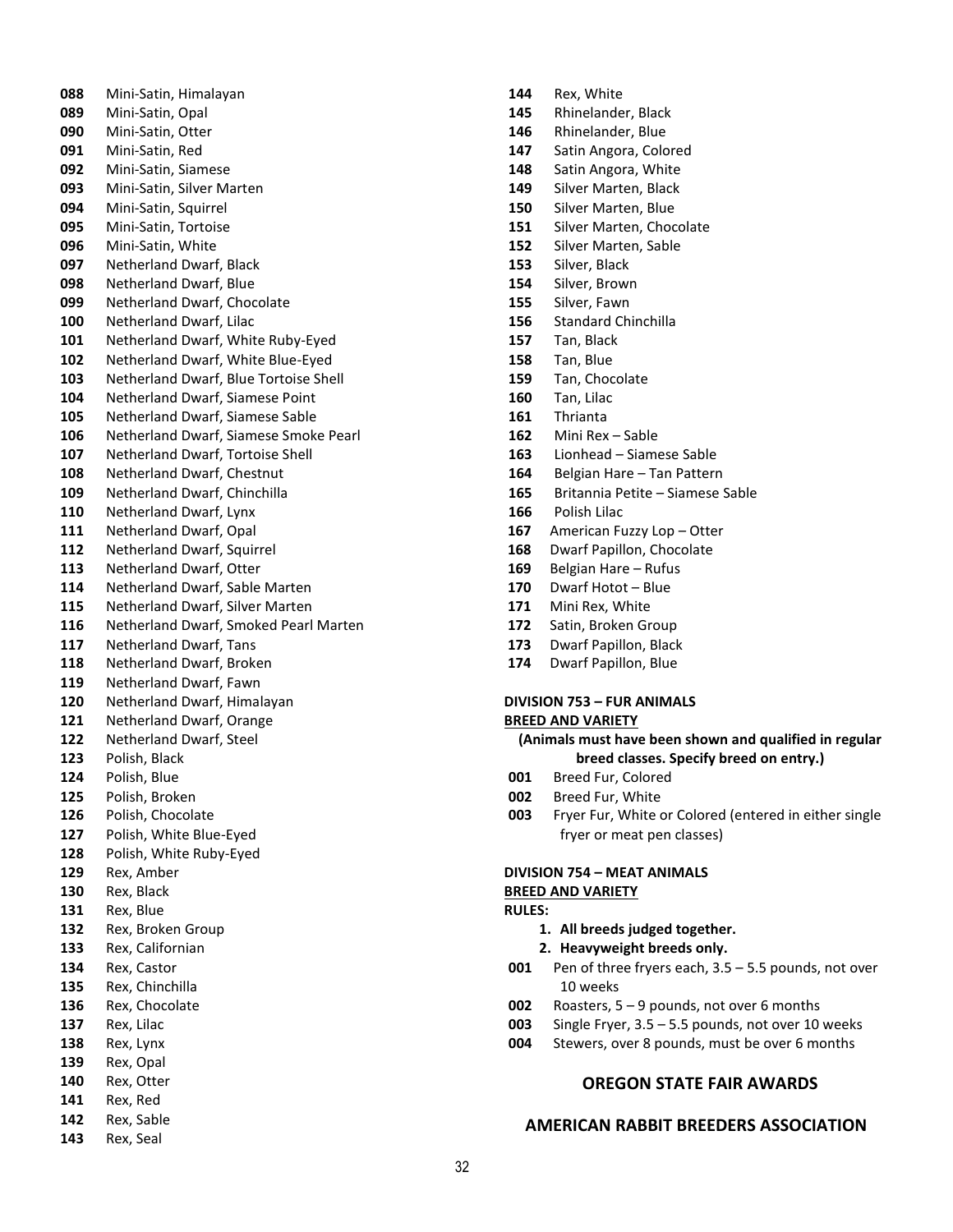ARBA, Membership, PO Box 5667 Bloomington, IL 61702

Dues: Individual - \$15 per year, \$40 for three (3) years H/W - \$20 per year, \$50 for three (3) years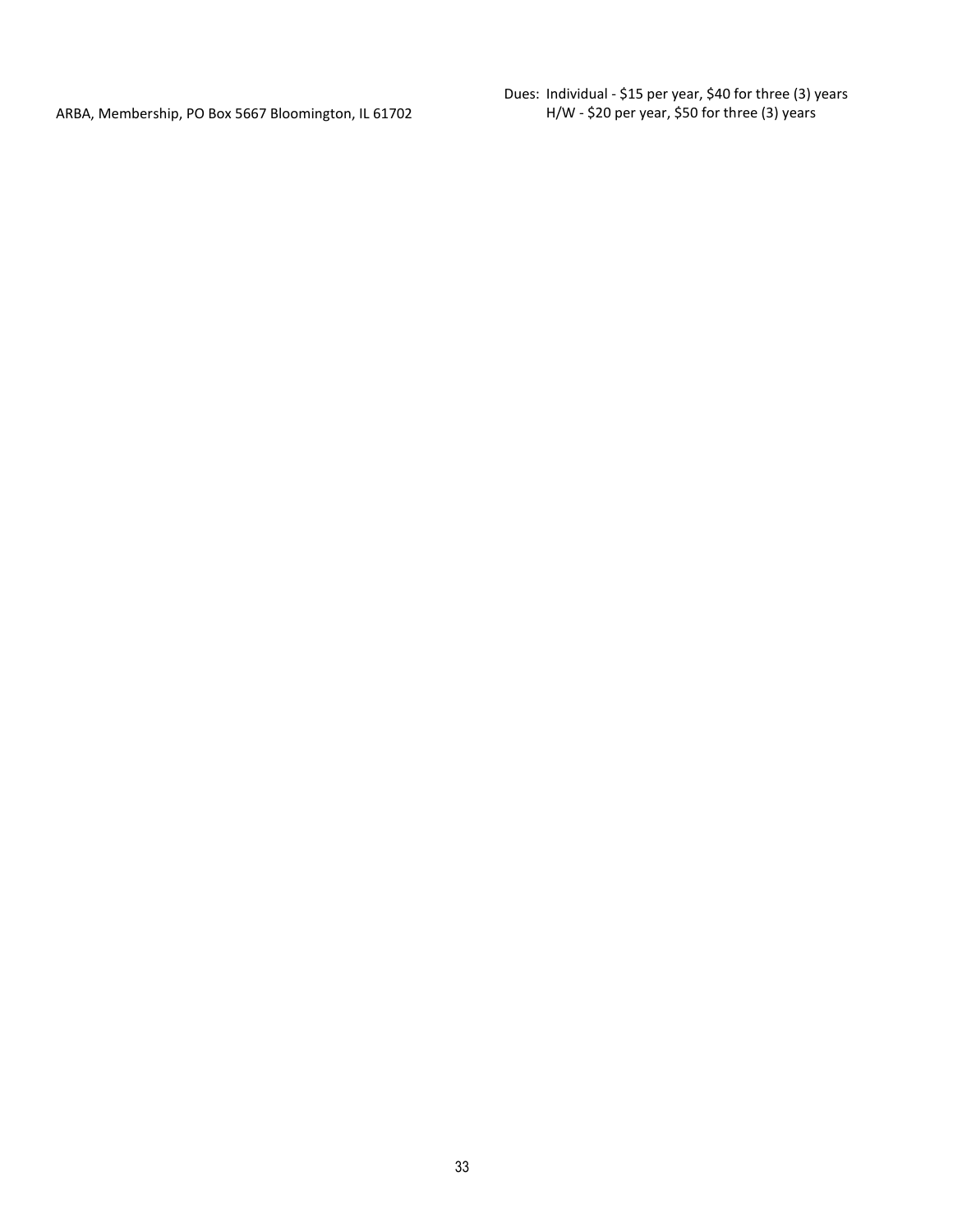### CAVIES DIVISION 755

**Small Animals Superintendent: John C. Nyberg Agricultural Programs Manager: Jodi Rametes Email: [jnnyberg@juno.com](mailto:jnnyberg@juno.com) Phone: 971-701-6570 Phone: 971-832-0777 Email: agprograms@oregonstatefair.org Show Office Phone: 503-689-5483 Oregon State Fair Office: 971-701-6573**

**[CLICK HERE FOR ONLINE ENTRY REGISTRATION](http://oregona.fairwire.com/)**

This is an official American Rabbit Breeders' Association sanctioned show and the official show rules of ARBA Inc., will govern the show. Rabbit club sanctions will be posted at the show.

#### **ENTRY DEADLINE: ENTRY FEES:**

Entries must be received by Thursday, August 25, 2022. \$2.50 per Entry per Class

#### **PREMIUMS OFFERED PER CLASS: SINGLE ENTRY**

| PI ACING                   |  |  |  |
|----------------------------|--|--|--|
| PREMIUMS   \$6   \$5   \$4 |  |  |  |

#### **DEFINITIONS:**

"Senior Boar" and "Senior Sow" .............................................. over 32 oz., over 6 months "Intermediate Boar" and "Intermediate Sow" .................. 22 oz. – 32 oz., up to 6 months "Junior Boar" and "Junior Sow" ........................ minimum 12 oz. – 22 oz., up to 4 months

- **1. Entry must indicate Breed & Variety (class #), and Age & Sex (letter).**
- **2. Pure Breeds only are eligible for premium money.**
- **3. No pregnant animals.**
- **4. Food and water provided by the Oregon State Fair.**

Please select the appropriate "Age/Sex" during registration:

- **A** Senior Boar **D** Senior Sow
	-
- 
- **B** Intermediate Boar **E** Intermediate Sow
- **C** Junior Boar **F** Junior Sow
- 

# **DIVISION 755 – CAVIES**

### **BREED AND VARIETY**

- **001** Abyssinian, Self
- **002** Abyssinian, Agouti
- **003** Abyssinian, Brindle
- **004** Abyssinian, Roan
- **005** Abyssinian, Any Other Solid
- **006** Abyssinian, Marked
- **007** Abyssinian Satin, Self
- **008** Abyssinian Satin, Agouti
- **009** Abyssinian Satin, Brindle
- **010** Abyssinian Satin, Roan
- **011** Abyssinian Satin, Another Solid
- **012** Abyssinian Satin, Marked
- **013** American, Black
- **014** American, Cream
- **015** American, Red
- **016** American, White
- **017** American, Any Other Self
- **018** American, Brindle
- **019** American, Roan
- **020** American, Dilute Solid
- **021** American, Golden Solid
- **022** American, Silver Solid
- **023** American, Dilute Agouti
- **024** American, Golden Agouti
- **025** American, Silver Agouti
- **026** American, Dalmatian
- **027** American, Dutch
- **028** American, Himalayan
- **029** American, Tortoise Shell & White
- **030** American, Broken Color & Tortoise Shell
- **031** American, Tan Pattern
- **032** American Satin, Cream
- **033** American Satin, Red